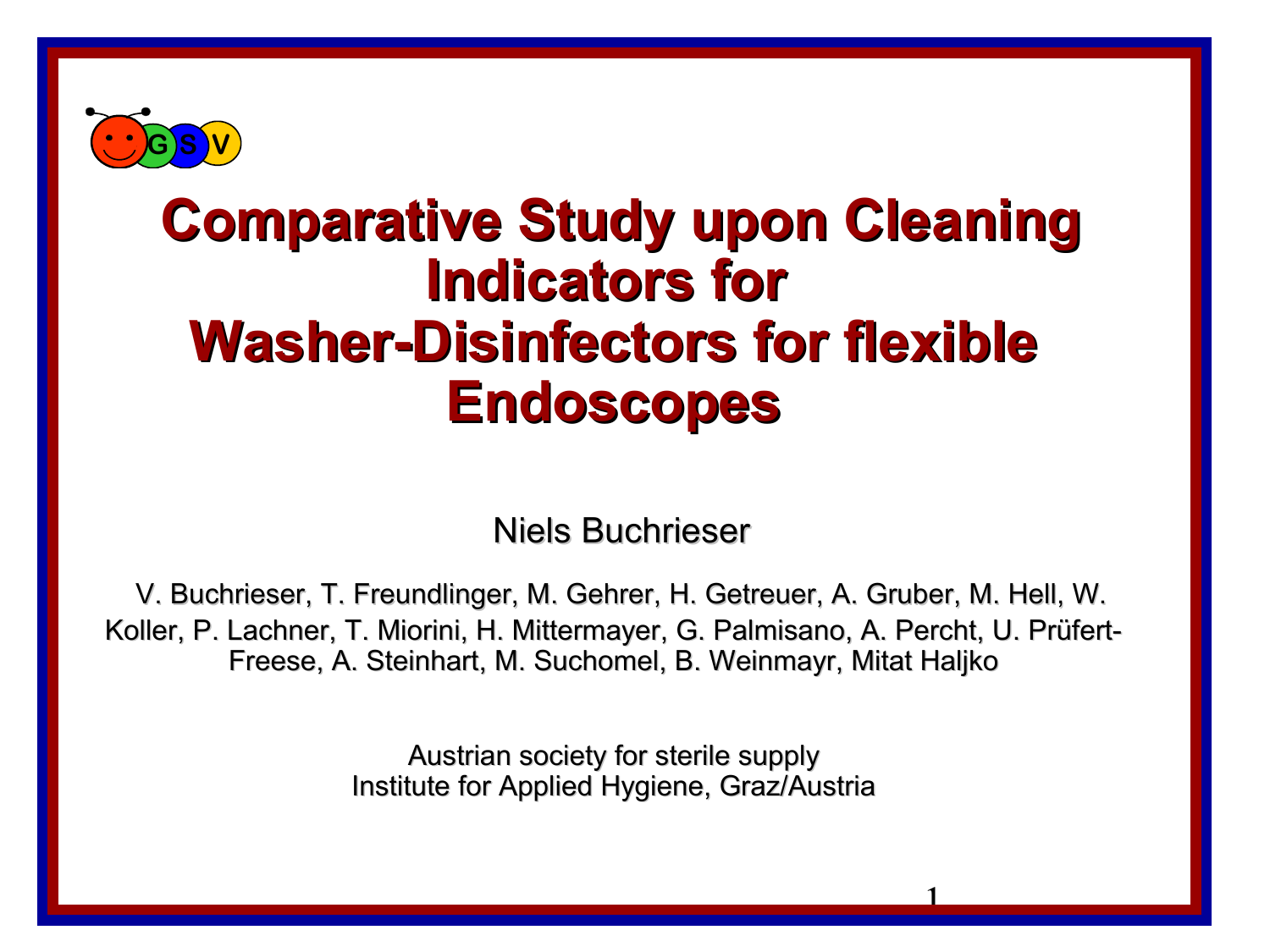## **GBV Rationale for the study**

• The harmonization of test methods for WDs for flexible endoscopes is **"hot item**" in Austria

• A lot of **problems** with WD-Es arose in the past few years, some could have been **avoided**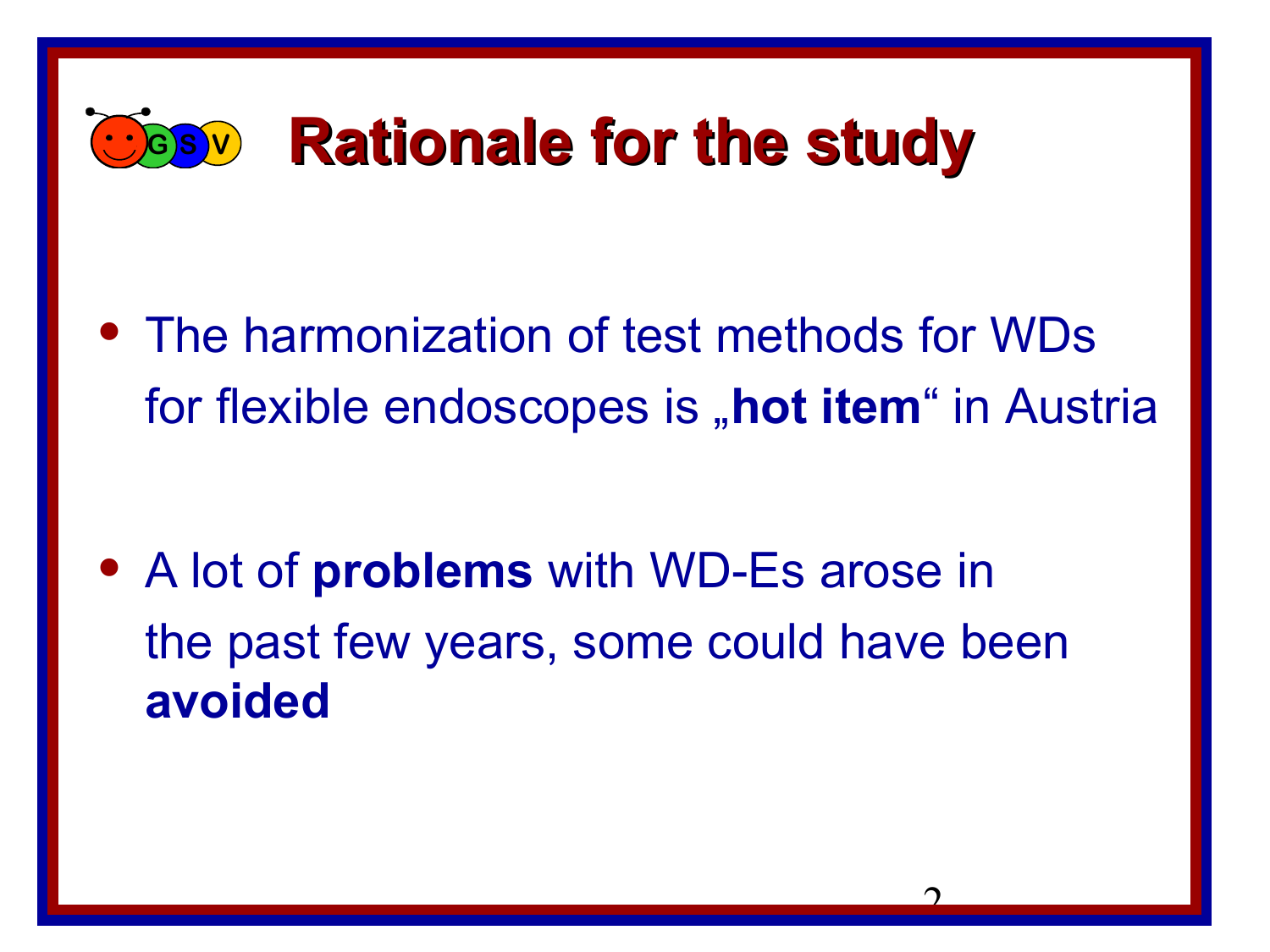## **GBV** Content of the study

- 3 cleaning Indicators
- 4 enzymatic cleaners
- 3 alcaline detergents
- 5 and 10 minutes cleaning time
- 45 (35) and 58 °C
- Reference: german test method given in part 5 of ISO/TS 15883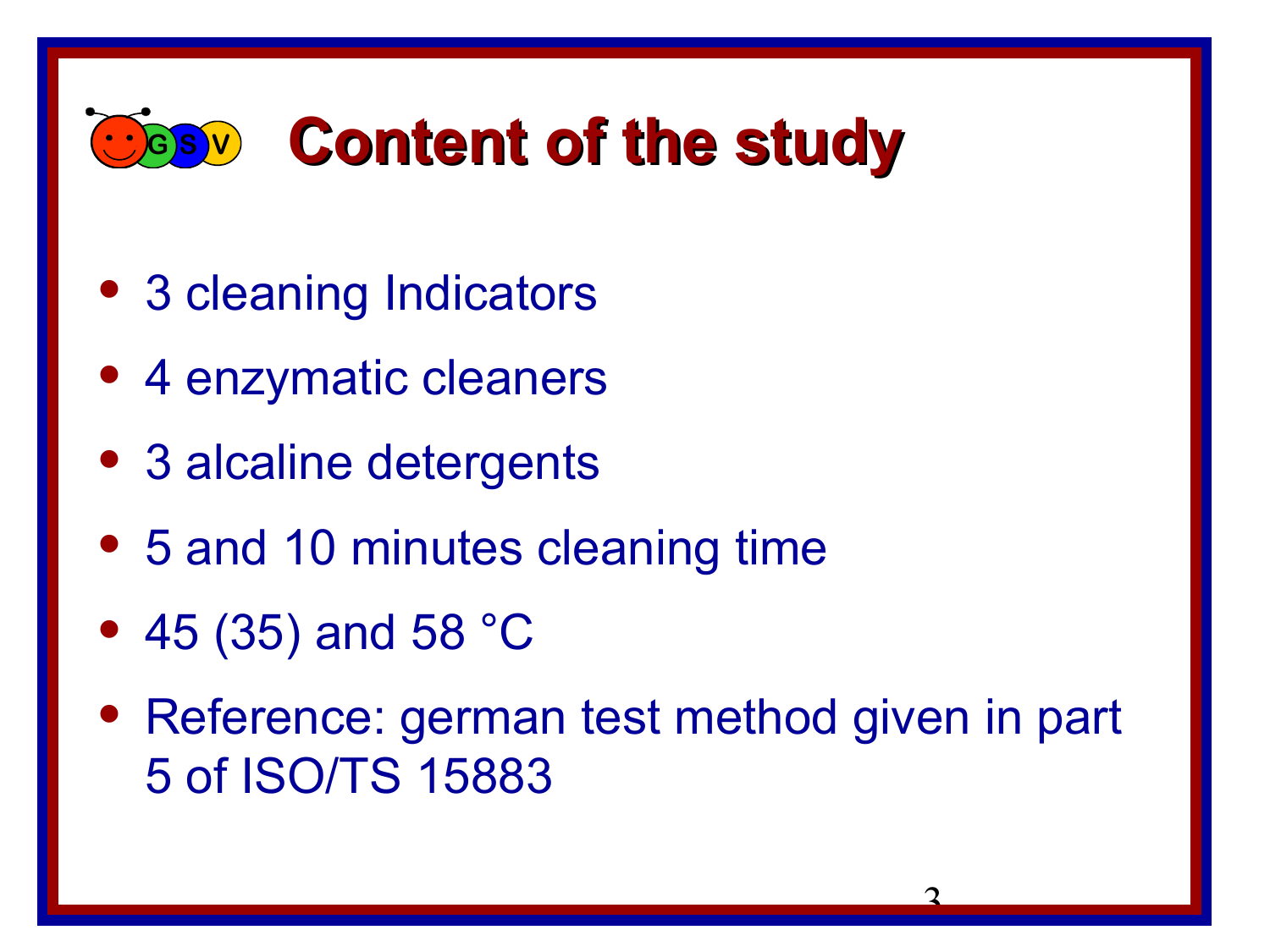

### –**Tosi FlexiCheck (Pereg)**

–**Simicon RI (Simicon)**



–**WashCheck H (Dr. Früh)**

4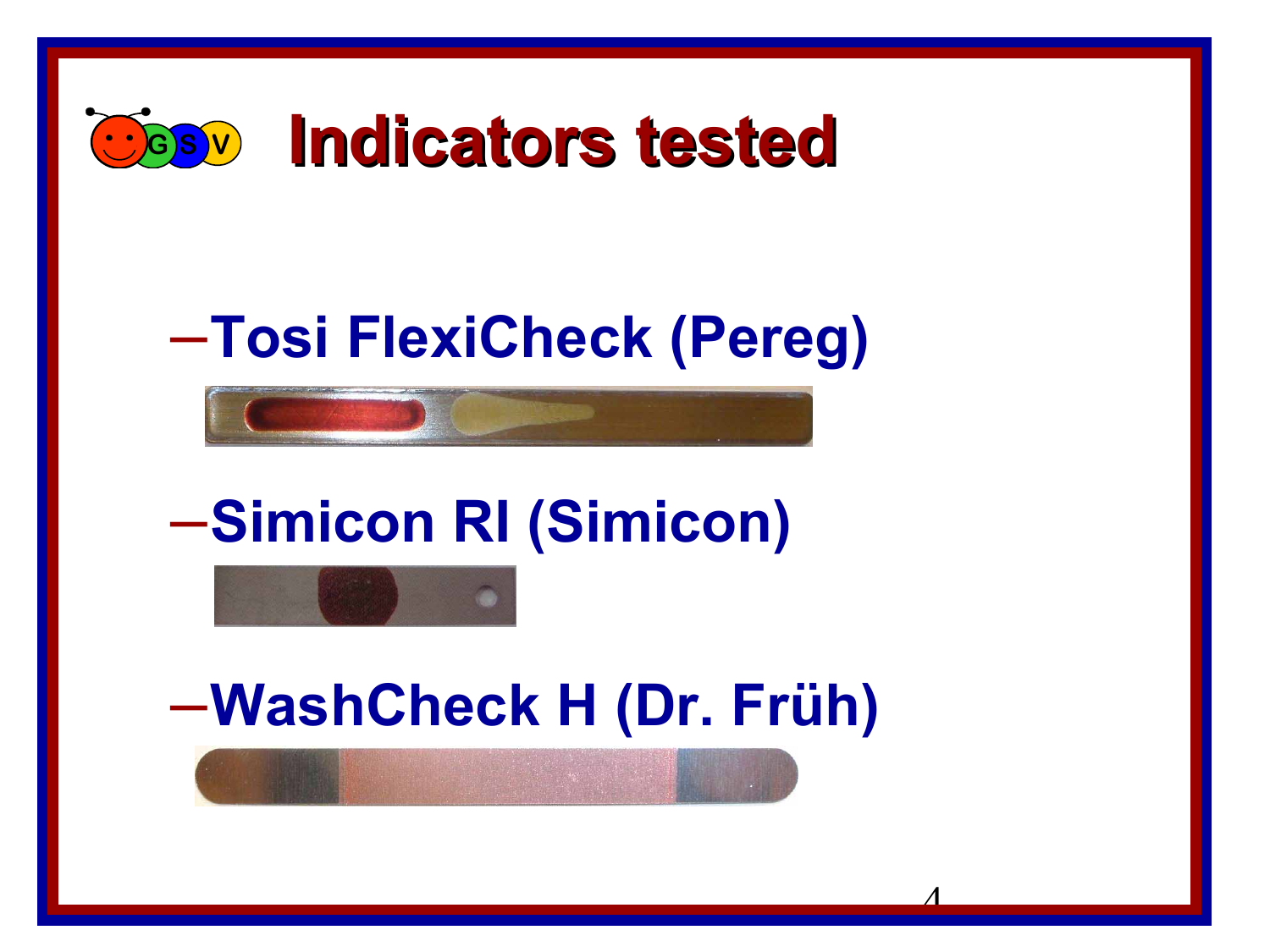

#### **Enzymatic** Cleaners (0,5%)

- **O**lympus **C**leaner
- **O**lympus **E**ndo **D**et
- Thermosept **ER** (Schülke+)
- **P**rolystica **E**nzymatic **C**leaner (Steris) (0,05%)

**Alkaline** Detergents (0,5%)

- Neodisher **M**edi**C**lean **F**orte (Dr. Weigert)
- **A**lka**C**lean **F**orte (Schülke+)
- **P**rolystica **A**lkaline **D**etergent (Steris) (0,05%)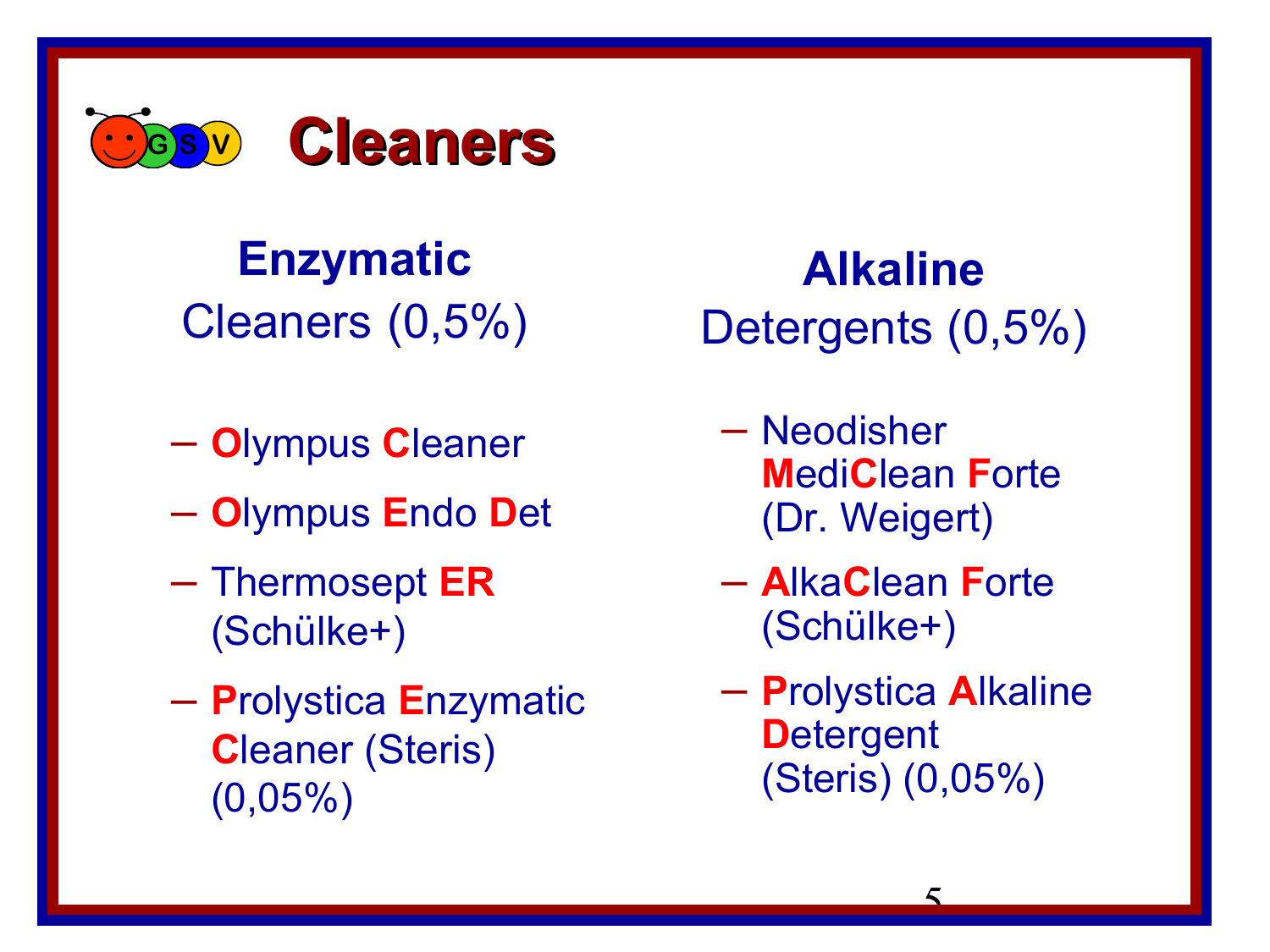

–Can cleaning indicators for WD-Es indicate **failures** in the cleaning phase?

–Are the results somehow **comparable**?

–Are they more or less challenging than the **german method** which uses blood?

6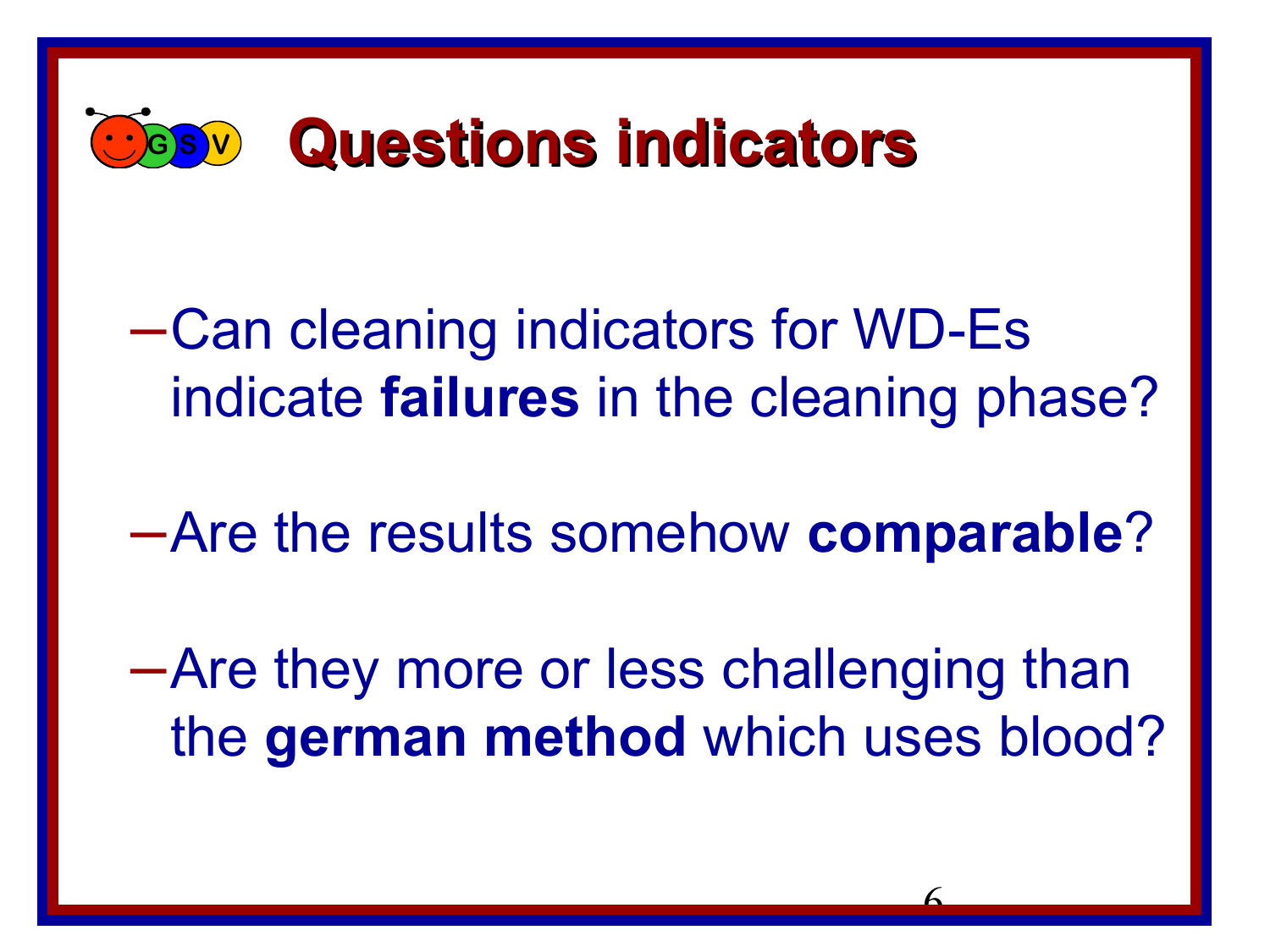

### –Which cleaners are most **effective**?

–Are enzymatic cleaners and alkaline detergents **comparable**?

–Influence of the cleaning **temperature** and **time**?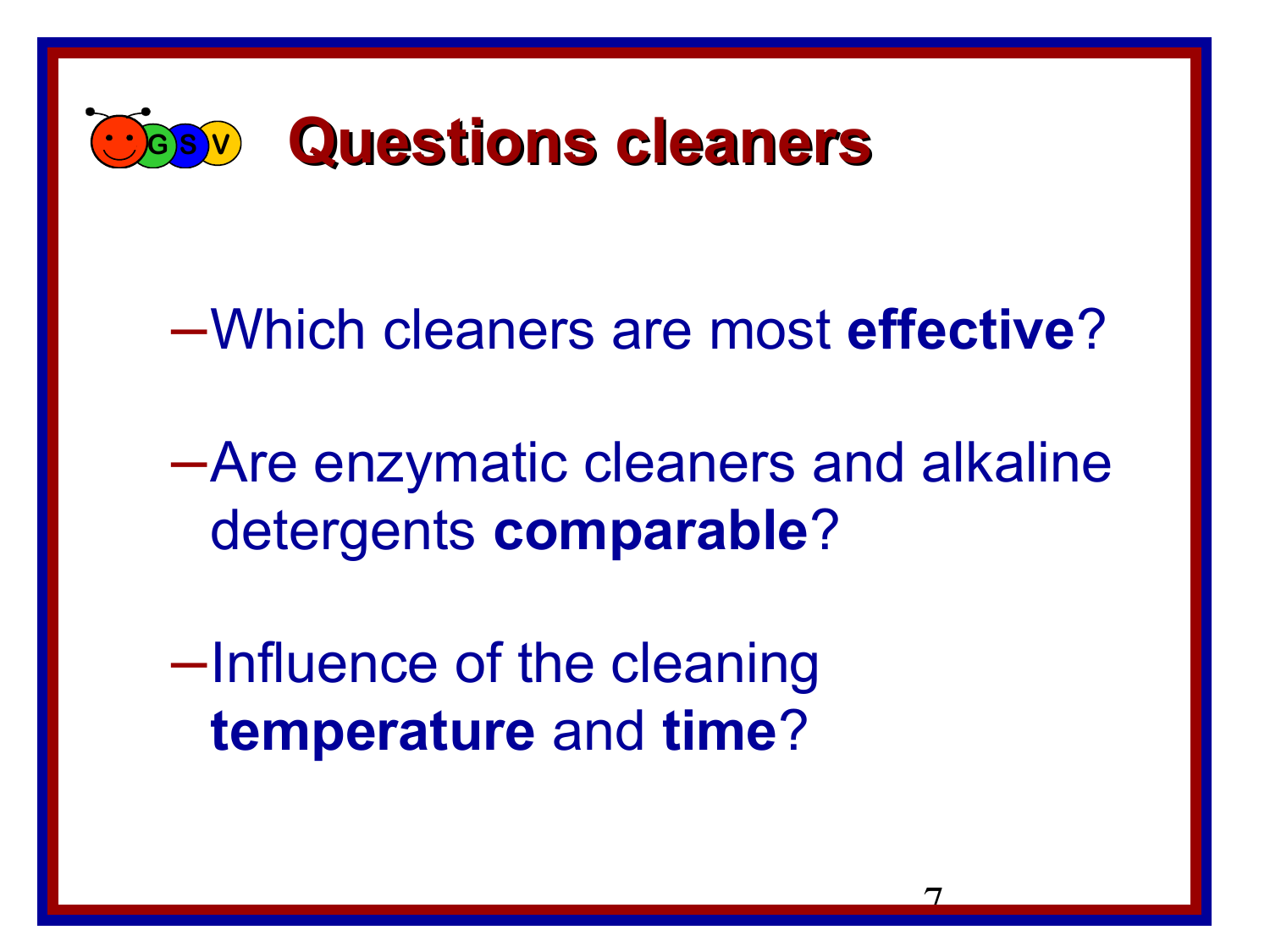

- The tests were carried out in two different test rigs
	- **Immersion test rig**
	- **Flow test rig**
- The results of the immersion test rig are not shown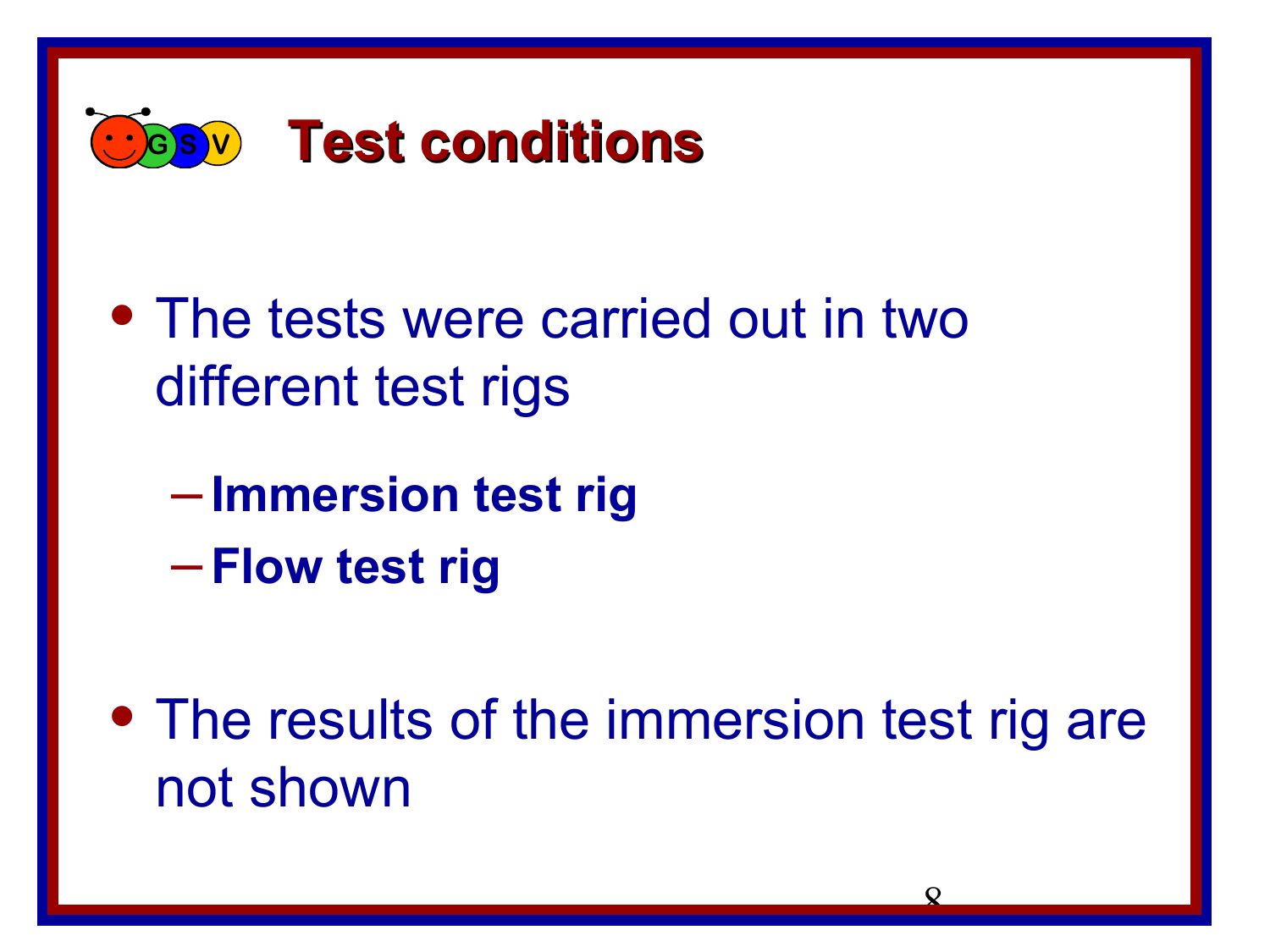





 $\Omega$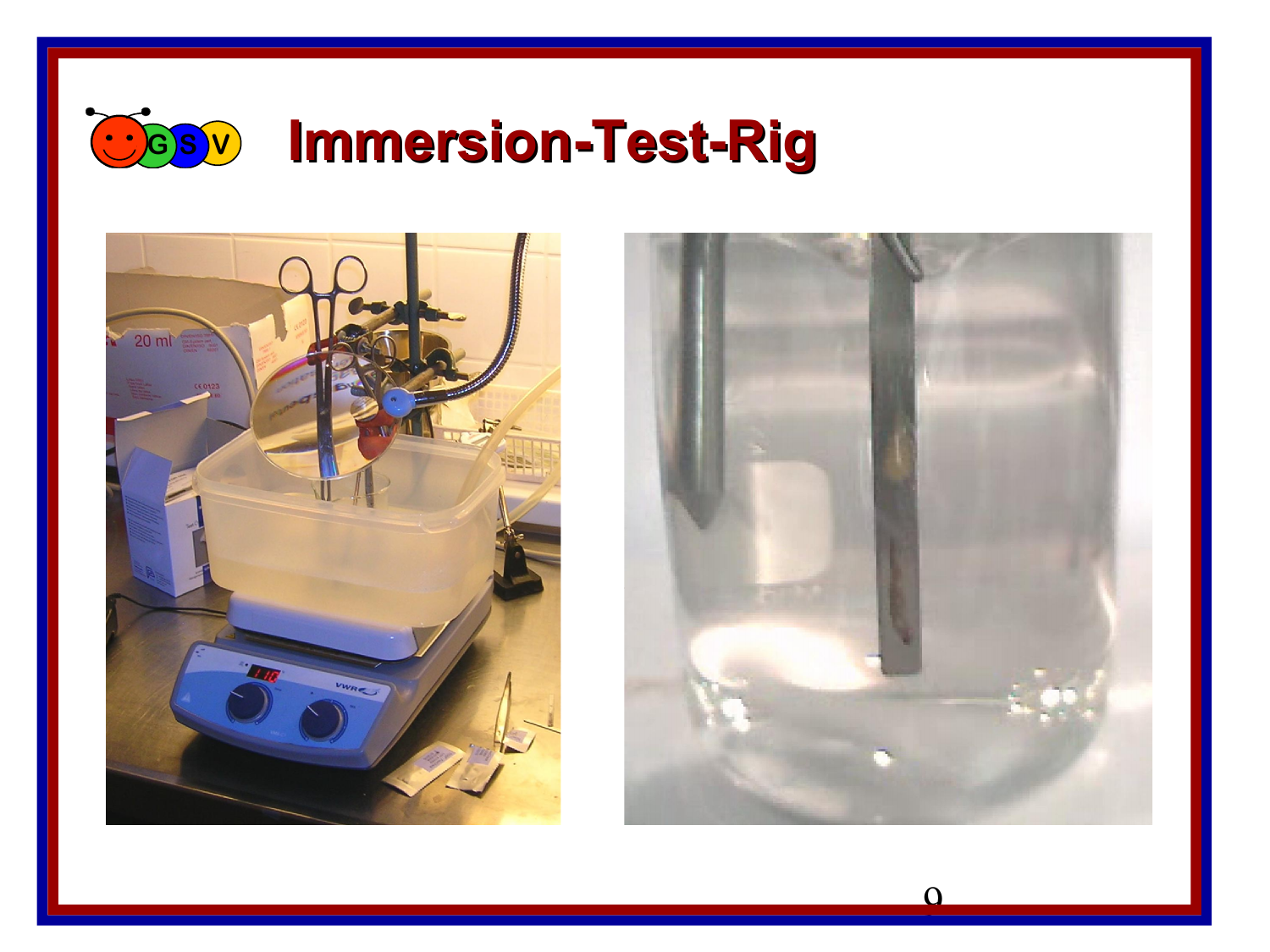

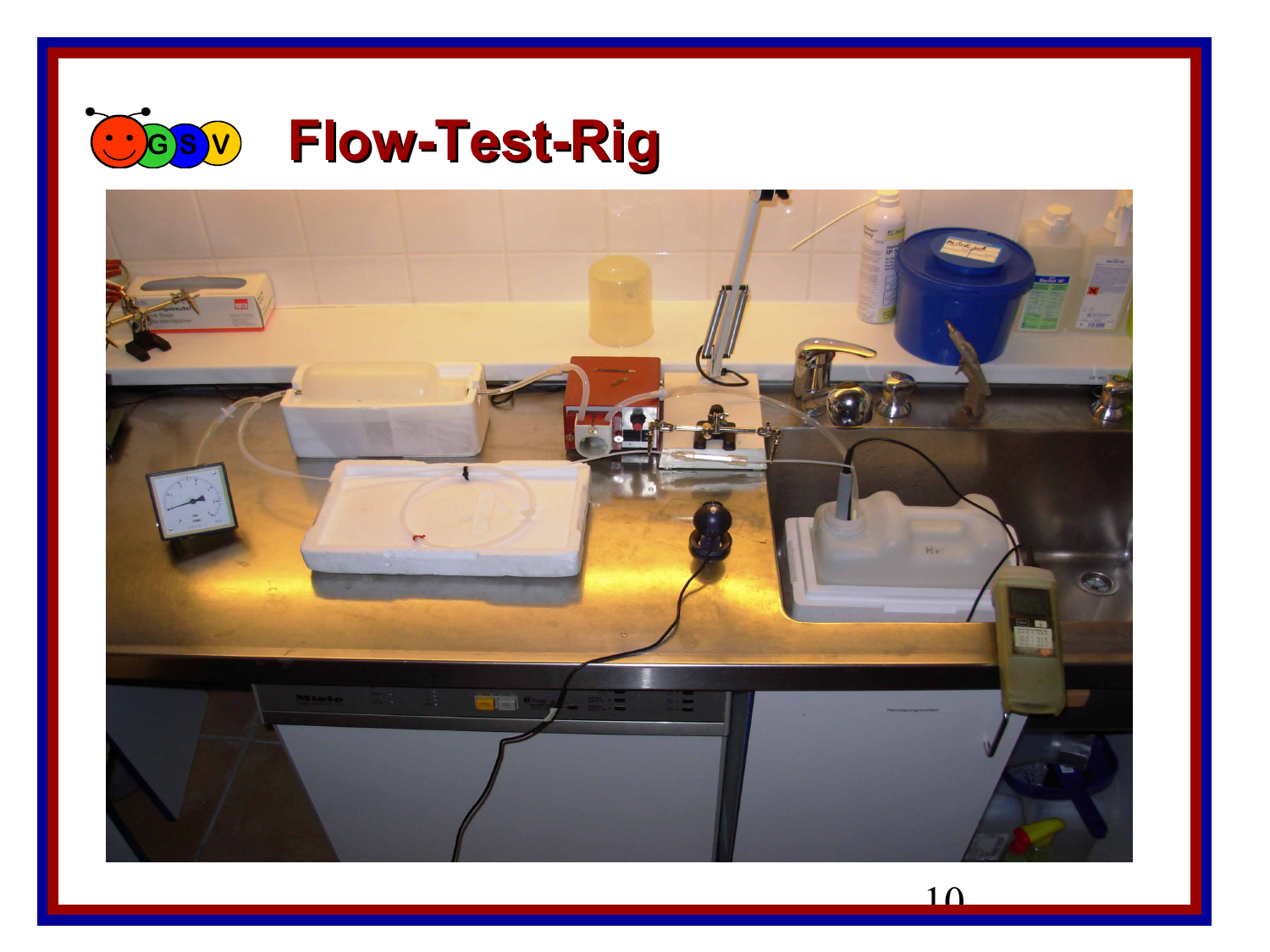

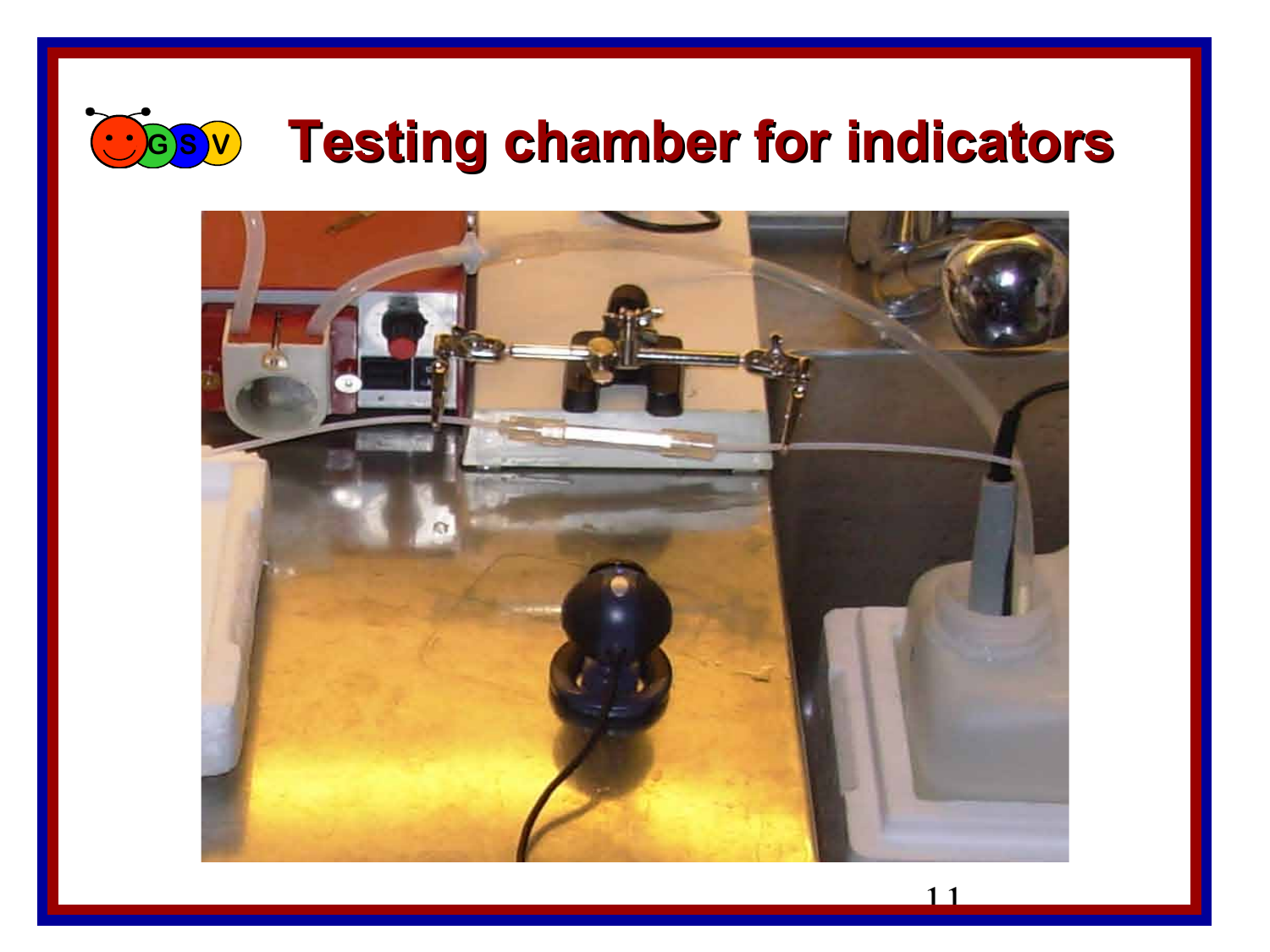

#### $\bigcirc$  *G***<sub>SV</sub> Reference method**



#### Teflon tube soiled with **reactivated blood**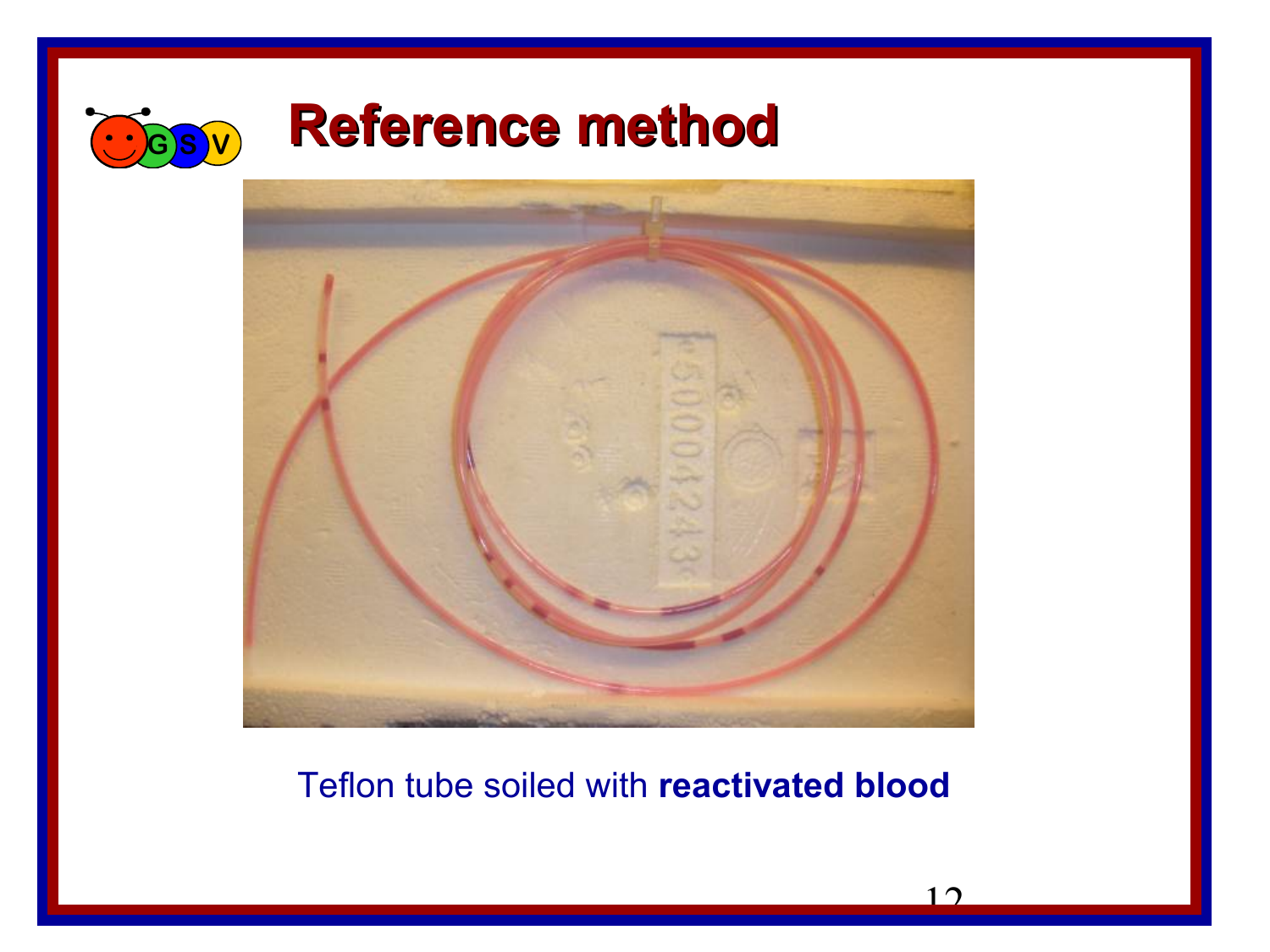



No visible residuals Weak residuals visible Heavy residuals visible Test soil partly removed Test soil completely preserved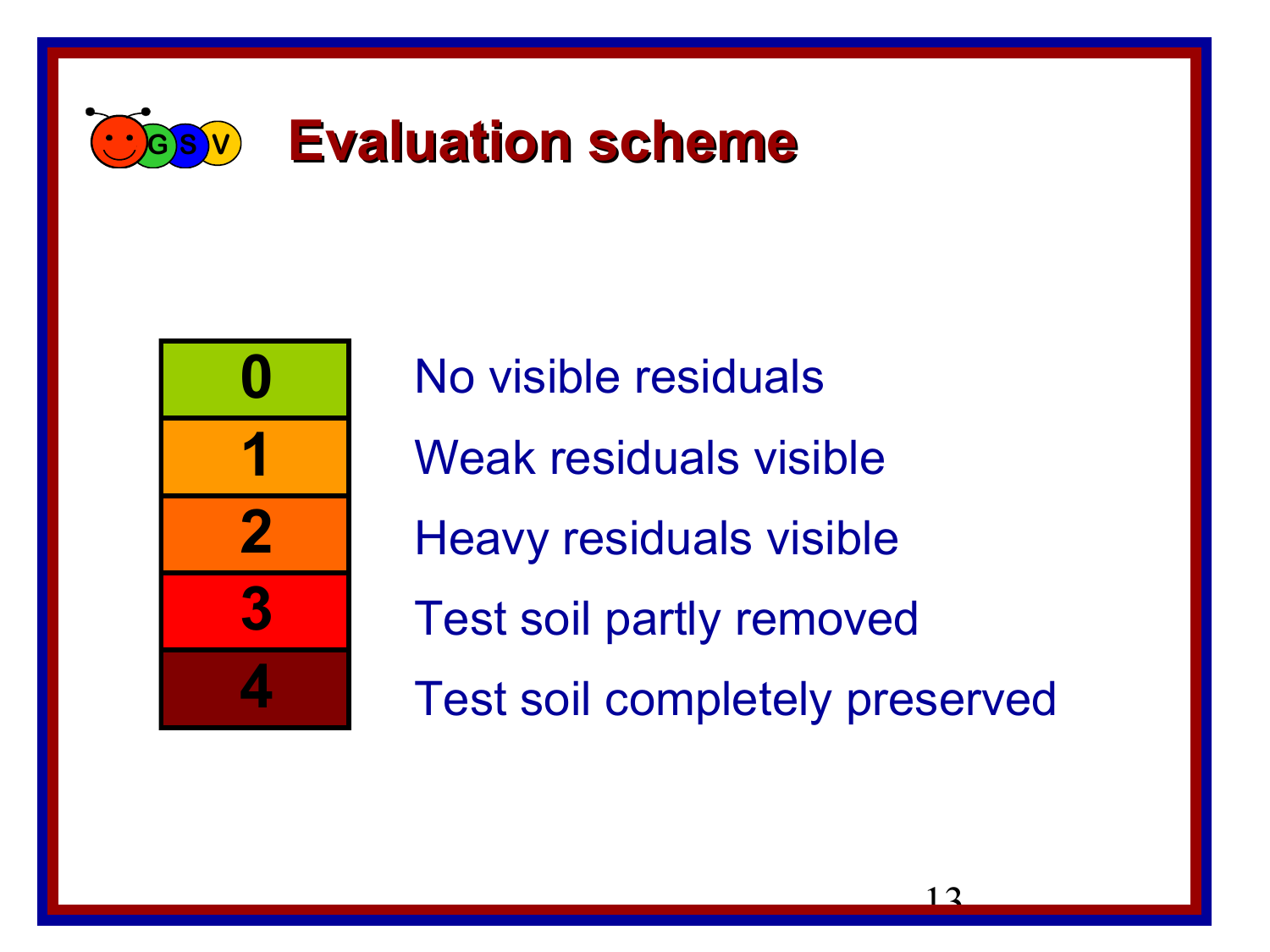

| <b>Cleaner</b> |             |                | <b>FlexiCheck Simicon RI WashCheck Blood VR</b> |     | <b>Mean</b> |
|----------------|-------------|----------------|-------------------------------------------------|-----|-------------|
| <b>HW</b>      | 4           |                |                                                 |     | 4,0         |
| <b>SW</b>      | $\mathbf 2$ |                |                                                 | 4   | 3,5         |
| <b>AD</b>      | $\mathbf 2$ | $\overline{3}$ |                                                 | 4   | 3,3         |
| <b>Mean</b>    | 2,6         | 3,6            | 4,0                                             | 4,0 | 3,6         |

HW: Hard Water, SW: Softened Water, AD: Aqua deionisata

**Conclusion: 5 minutes water shows very bad results**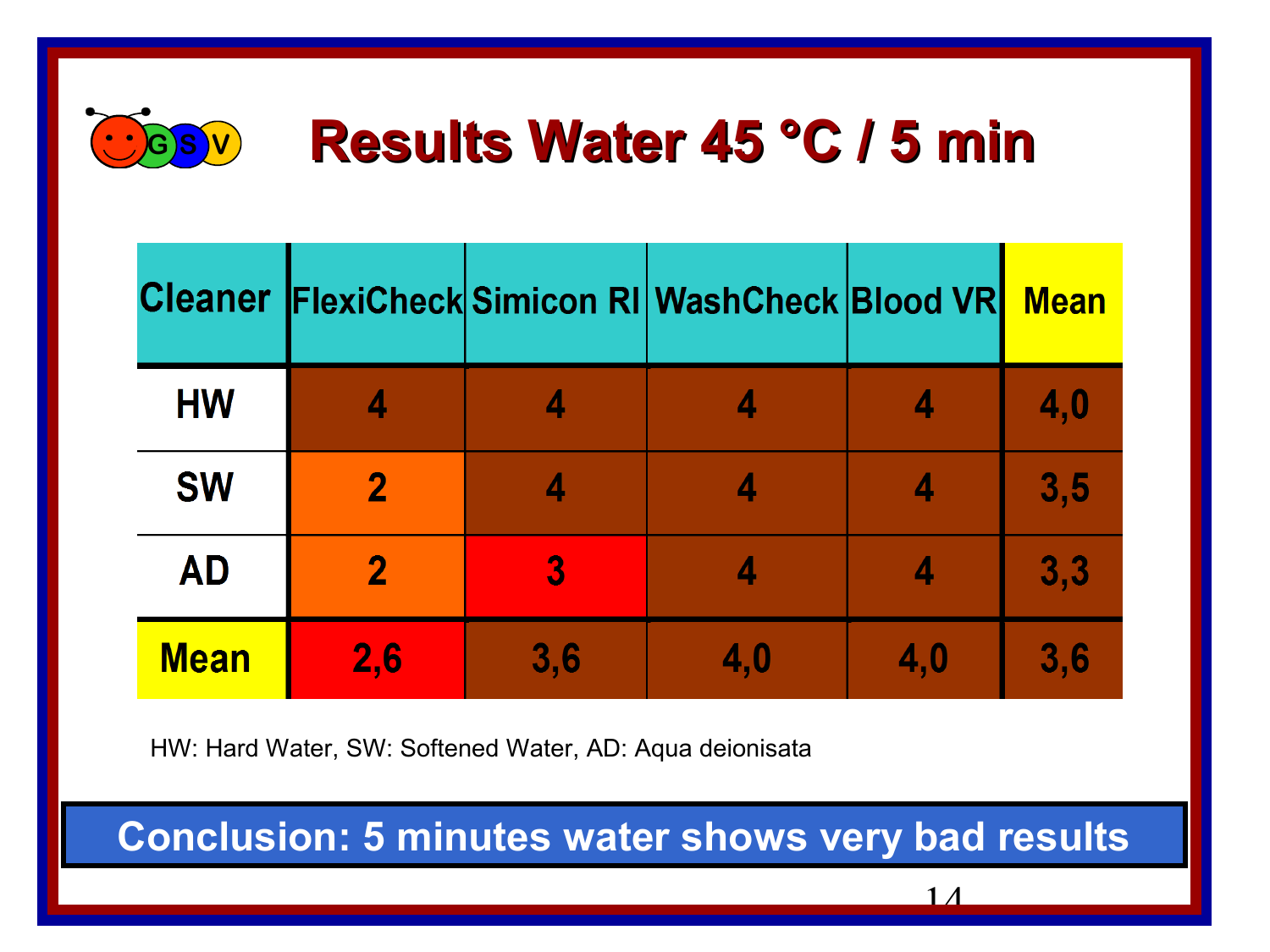

#### **Results Enzymatic Cleaners 45 °C / 5 min**

| <b>Cleaner</b> |             |     | <b>FlexiCheck Simicon RI WashCheck Blood VR</b> |                  | <b>Mean</b> |
|----------------|-------------|-----|-------------------------------------------------|------------------|-------------|
| OC             | $\mathbf 2$ |     |                                                 |                  | 3, 5        |
| <b>OED</b>     | $\mathbf 2$ |     |                                                 |                  | 3, 5        |
| ER             | $\mathbf 2$ |     | 4                                               | $\boldsymbol{3}$ | 3,3         |
| <b>PEC</b>     |             |     | 3                                               | 0                | 2,0         |
| <b>Mean</b>    | 1,7         | 4,0 | 3,7                                             | 2,7              | 3,1         |

OC: Olympus Cleaner, OED: Olympus Endo Det, ER: Thermosept ER, PEC: Prolystica Enzymatic Cleaner

**Conclusion: 5 minutes of enzymatic cleaning is still not sufficient**

15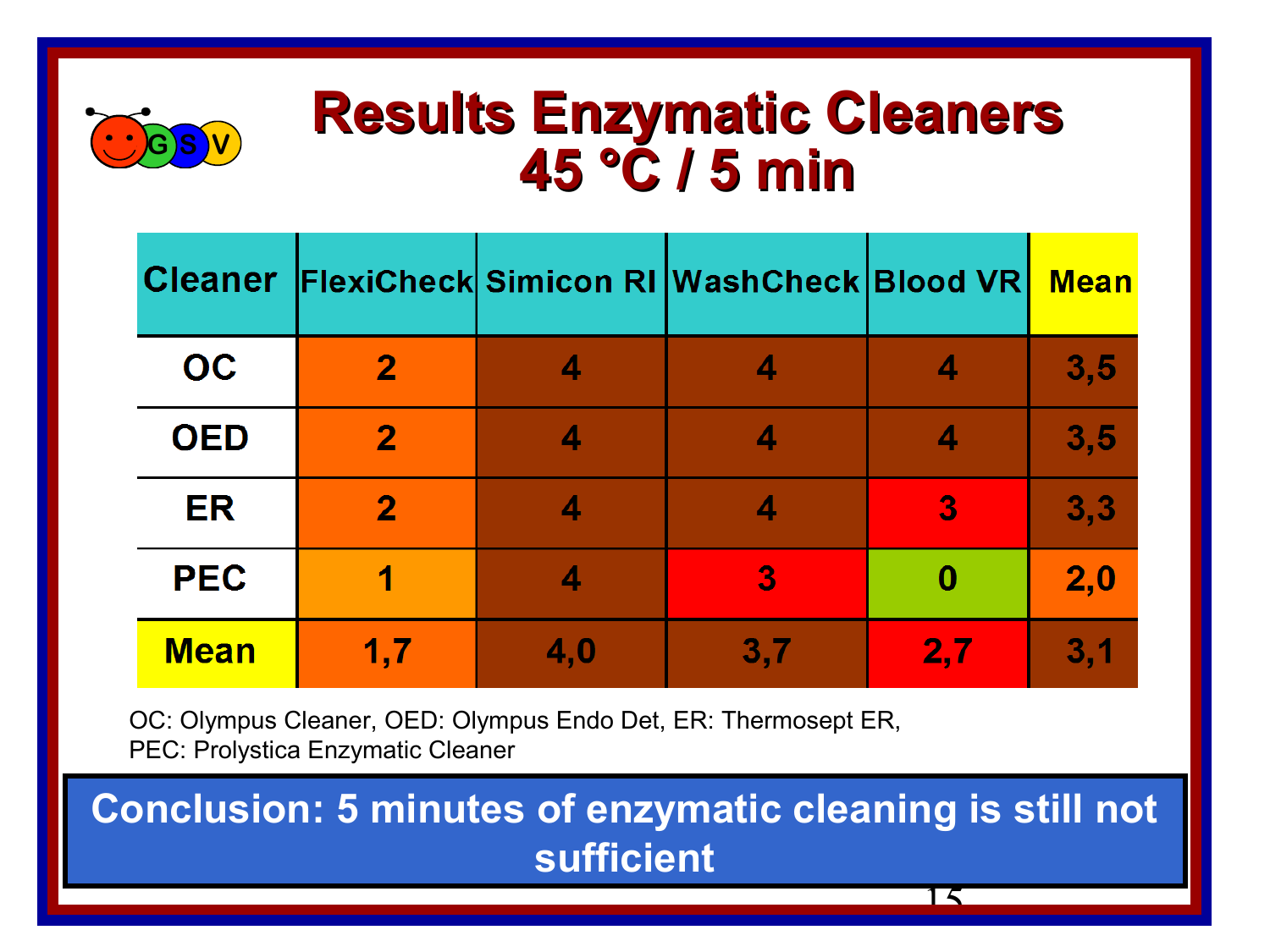

#### **Results Alkaline Detergents 45 °C / 5 min**

|             |     |     | <b>Cleaner FlexiCheck Simicon RI WashCheck Blood VR</b> |     | <b>Mean</b> |
|-------------|-----|-----|---------------------------------------------------------|-----|-------------|
| <b>MCF</b>  |     | 3   |                                                         |     | 1,5         |
| <b>ACF</b>  |     | 3   | 3                                                       | 3   | 2,5         |
| <b>PAD</b>  |     | 2   |                                                         |     | 1,8         |
| <b>Mean</b> | 0.7 | 2.7 | 3,0                                                     | 1,3 | 1,9         |

MCF: Neodisher Mediclean forte, ACF: Alkaclean forte, PAD: Prolystika Alkaline **Detergent** 

Conclusion: 5 minutes "alkaline" the results get better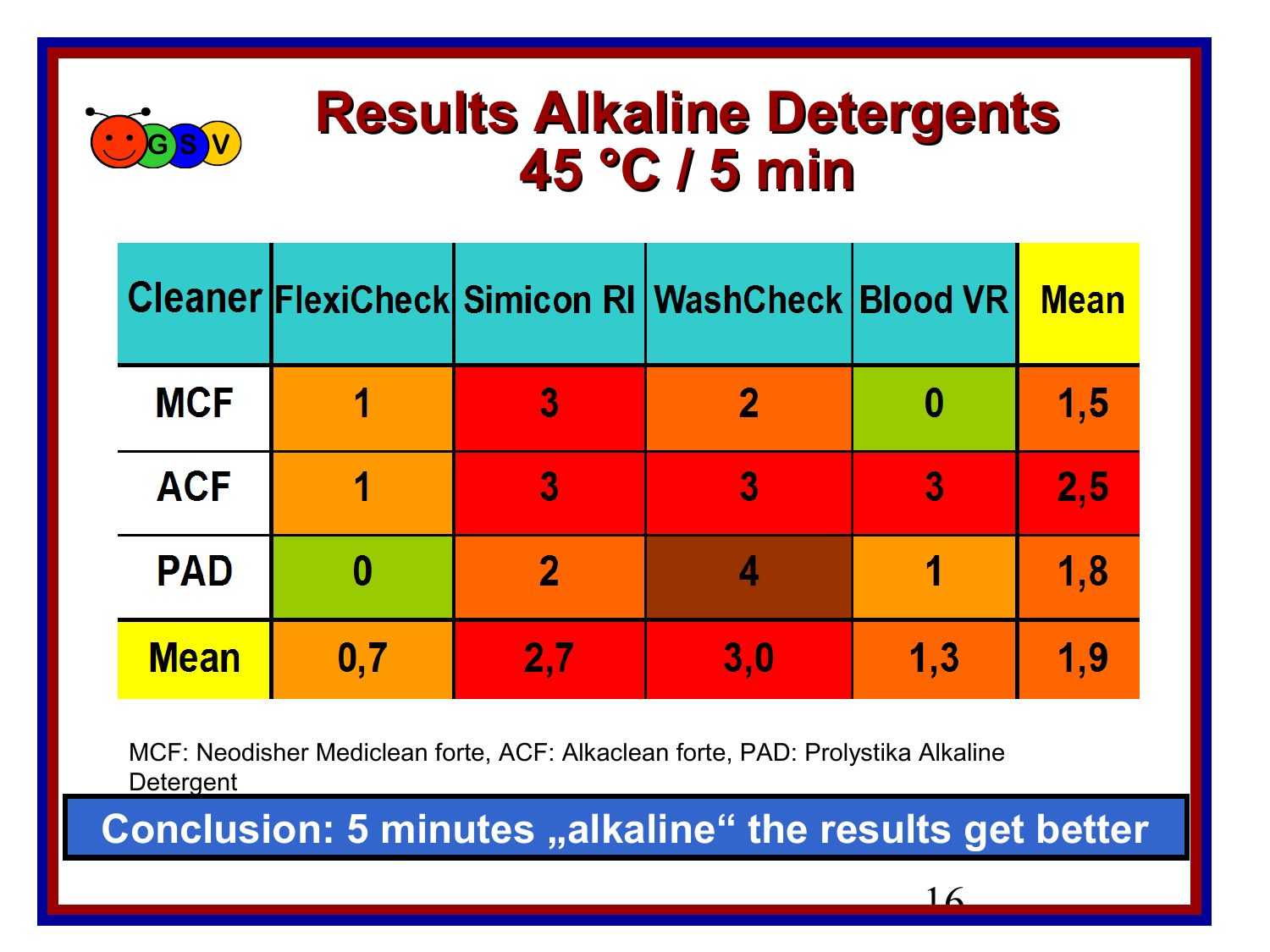

### **<sup>G</sup> <sup>S</sup> <sup>V</sup> Results Enzymatic Cleaners 45 °C / 10 min**

|             |              |   | Cleaner FlexiCheck Simicon RI WashCheck Blood VR |     | <b>Mean</b> |
|-------------|--------------|---|--------------------------------------------------|-----|-------------|
| <b>OC</b>   | $\mathbf{2}$ | 3 |                                                  | 0   | 2,3         |
| <b>OED</b>  | $\mathbf{2}$ | 3 |                                                  | 4   | 3,3         |
| ER          | $\mathbf{2}$ | 3 |                                                  |     | 2,5         |
| <b>PEC</b>  | 0            | 3 |                                                  | 0   | 1,0         |
| <b>Mean</b> | 1,5          | 3 | 3,2                                              | 1,2 | 2,3         |

OC: Olympus Cleaner, OED: Olympus Enzymatic Detergent, ER Thermosept ER, PEC: Prolystica Enzymatic Cleaner

**Conclusion: 10 min "enzymatic" the results get better**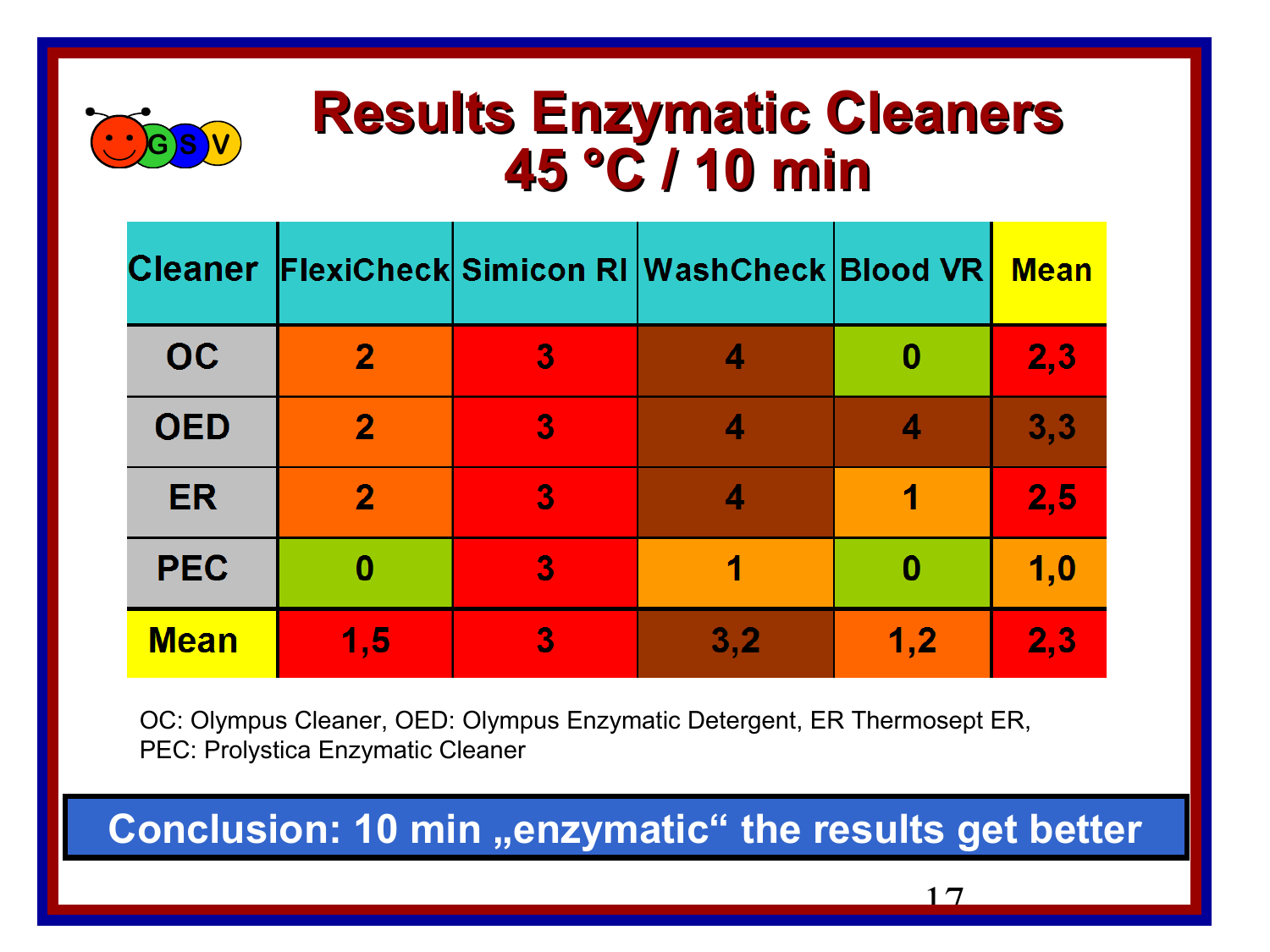

#### **Results Alkaline Detergents 45 °C / 10 min**

|             |     |     | Cleaner FlexiCheck Simicon RI Wash Check Blood VR |                | <b>Mean</b> |
|-------------|-----|-----|---------------------------------------------------|----------------|-------------|
| <b>MCF</b>  |     |     |                                                   |                | 0,0         |
| <b>ACF</b>  |     | 2   | 3                                                 | $\mathbf{2}$   | 2,0         |
| <b>PAD</b>  |     |     |                                                   |                | 1,0         |
| <b>Mean</b> | 0,3 | 0,7 | 2,3                                               | $\mathbf{0.7}$ | 1,0         |

MCF: Neodisher Mediclean forte, ACF: Alkaclean forte, PAD: Prolystika Alkaline **Detergent** 

**Conclusion: 10 min. "alkaline" show the best results**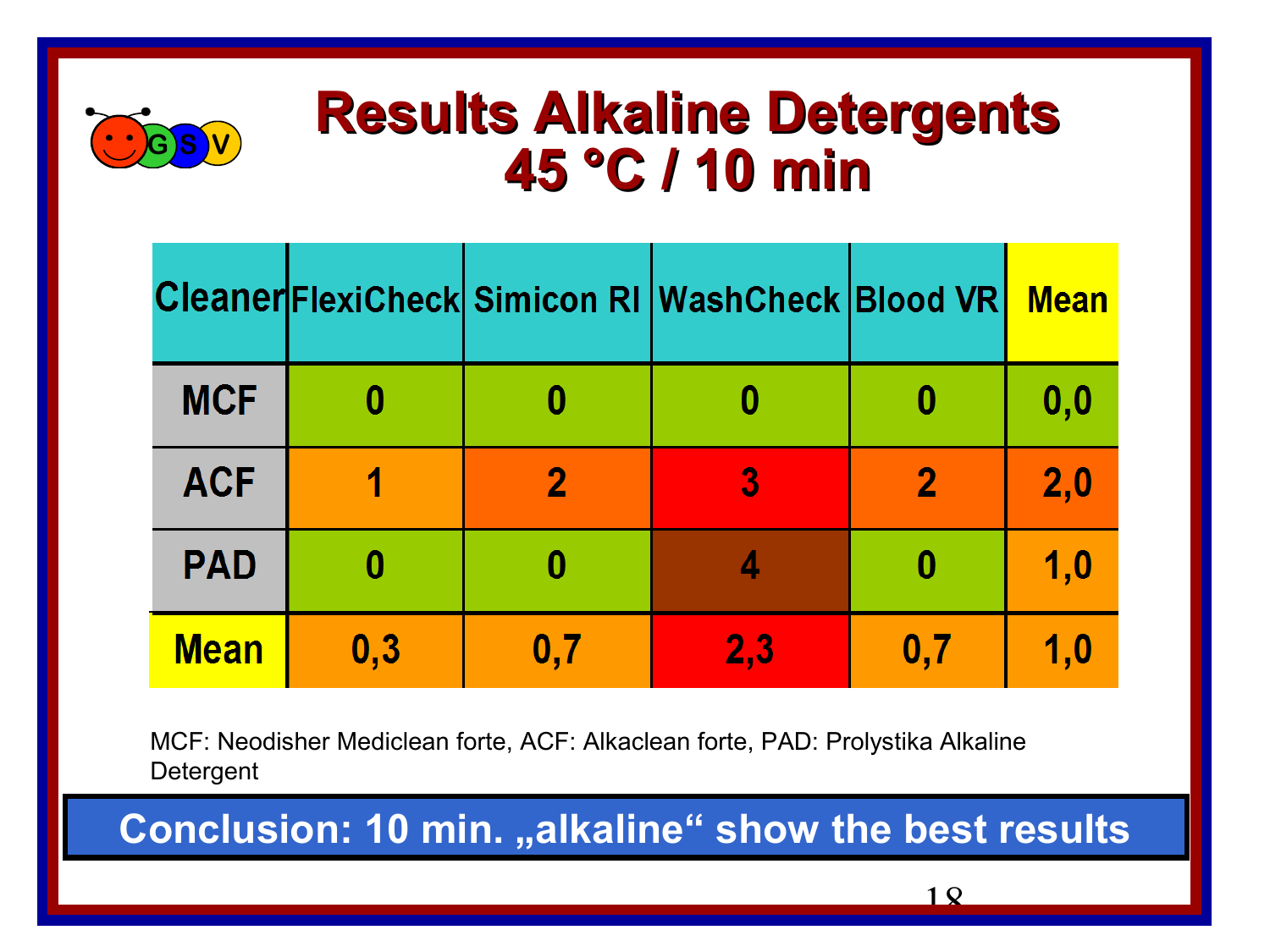

#### **Results Alkaline Detergents 58 °C / 5 min**

|             |     |     | <b>Cleaner FlexiCheck Simicon RI WashCheck Blood VR</b> |                | <b>Mean</b> |
|-------------|-----|-----|---------------------------------------------------------|----------------|-------------|
| <b>MCF</b>  | 2   | 3   |                                                         |                | 1,5         |
| <b>ACF</b>  |     | 3   |                                                         |                | 2,8         |
| <b>PAD</b>  | 2   |     |                                                         | $\overline{3}$ | 3,3         |
| <b>Mean</b> | 2,0 | 3,3 | 2,3                                                     | 2,3            | 2,5         |

MCF: Neodisher Mediclean forte, ACF: Alkaclean forte, PAD: Prolystika Alkaline Detergent

#### 19 **Conclusion: higher temperatures do not improve efficacy**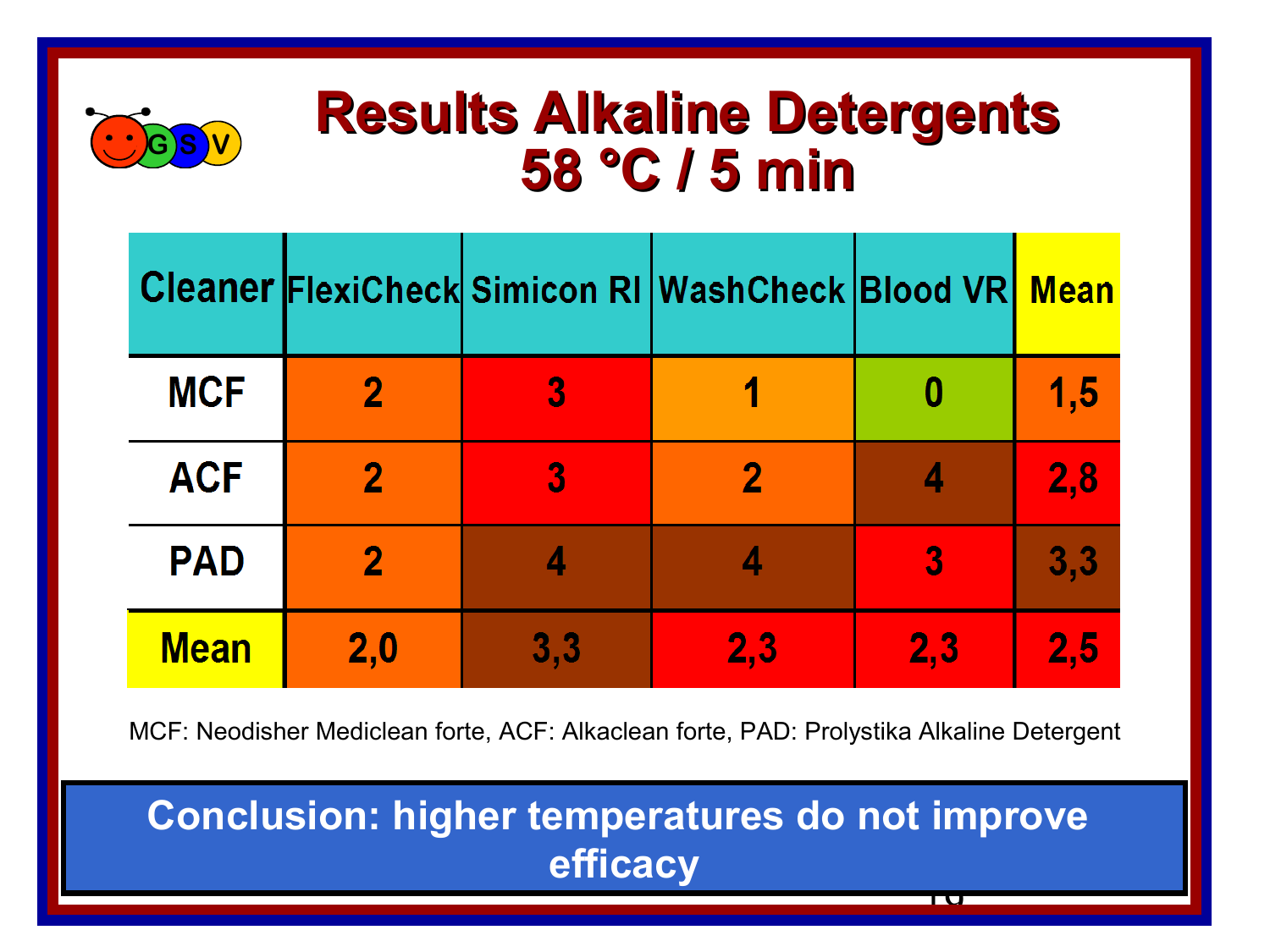

#### **Results Alkaline Detergents 58 °C / 10 min**

|             |          |     | <b>Cleaner FlexiCheck Simicon RI WashCheck Blood VR</b> |     | <b>Mean</b> |
|-------------|----------|-----|---------------------------------------------------------|-----|-------------|
| <b>MCF</b>  |          |     |                                                         |     | 0,5         |
| <b>ACF</b>  |          |     |                                                         |     | 1,5         |
| <b>PAD</b>  | $\bf{2}$ |     | 3                                                       |     | 2,5         |
| <b>Mean</b> | 1,3      | 1.3 |                                                         | 1.7 | 1,5         |

MCF: Neodisher Mediclean forte, ACF: Alkaclean forte, PAD: Prolystika Alkaline Detergent

20 **Conclusion: the results get better but do not reach the ones at 45 °C**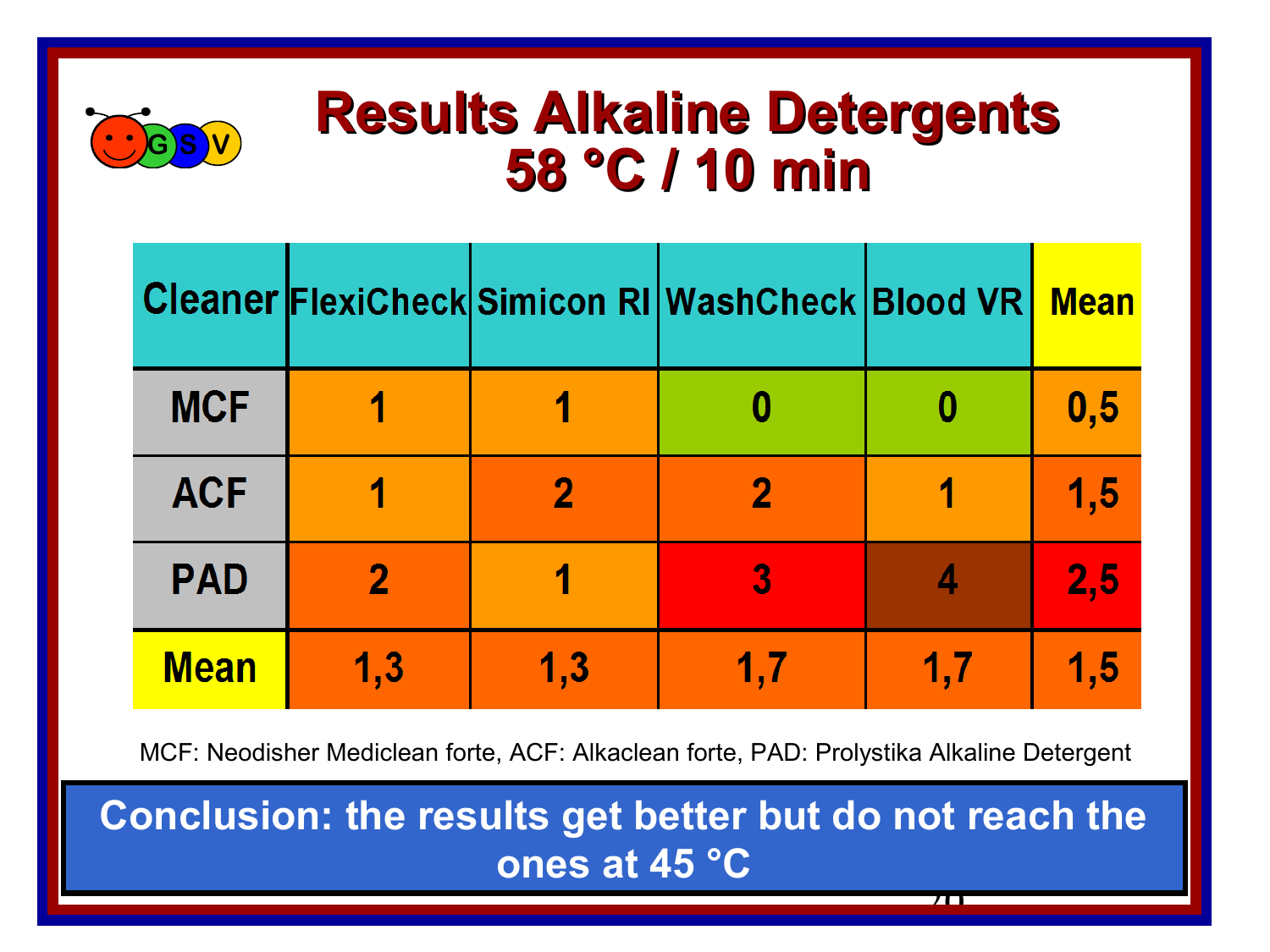

#### – **Capability of indicating failure in the cleaning phase ?**

• YES

– **Are the results somehow comparable?**

• To a certain extent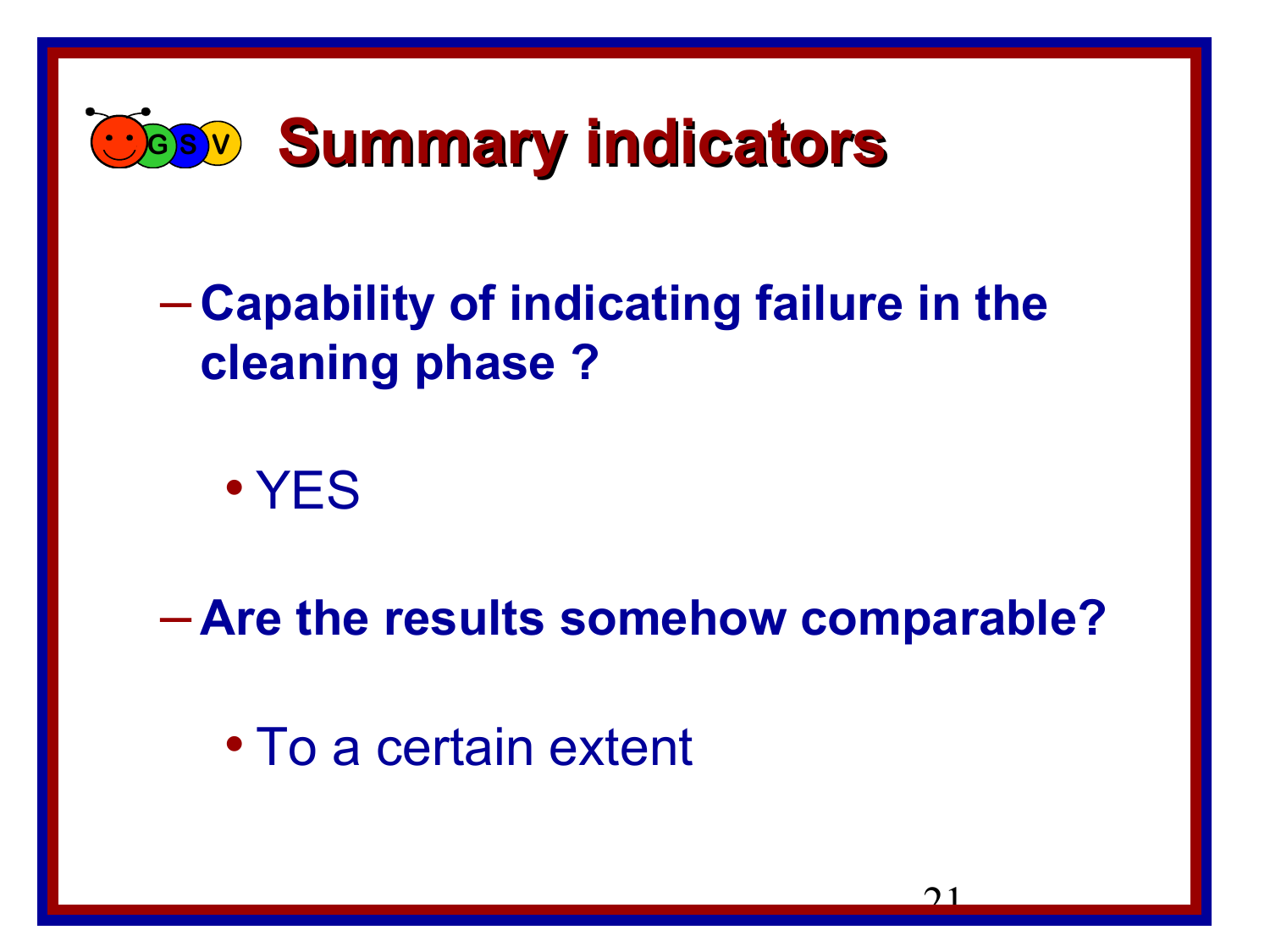

– **Are they more or less challenging than the german blood method?**

- Flexicheck: less challenging
- Simicon RI: more challenging
- WashCheck H: more challenging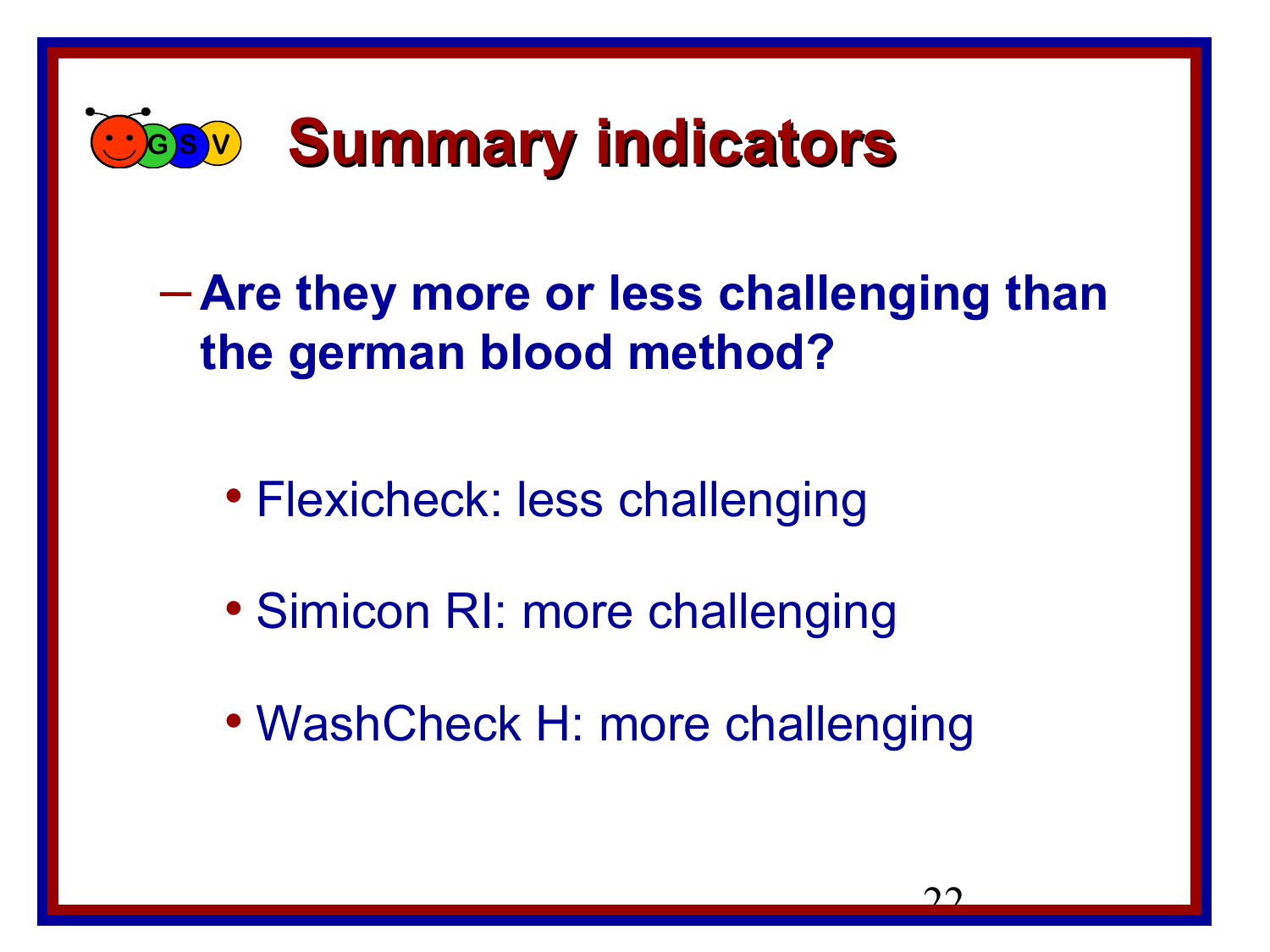

#### –**Efectiveness of the cleaners?**

**Enzymatic: Alkaline:**

| <b>PEC</b> | <b>MCF</b>         |
|------------|--------------------|
| OC.        | PAD(45 °C)         |
| <b>OED</b> | $ACF(58^{\circ}C)$ |

ER

– **Comparability of enzymatic and alkaline cleaners?**

• NO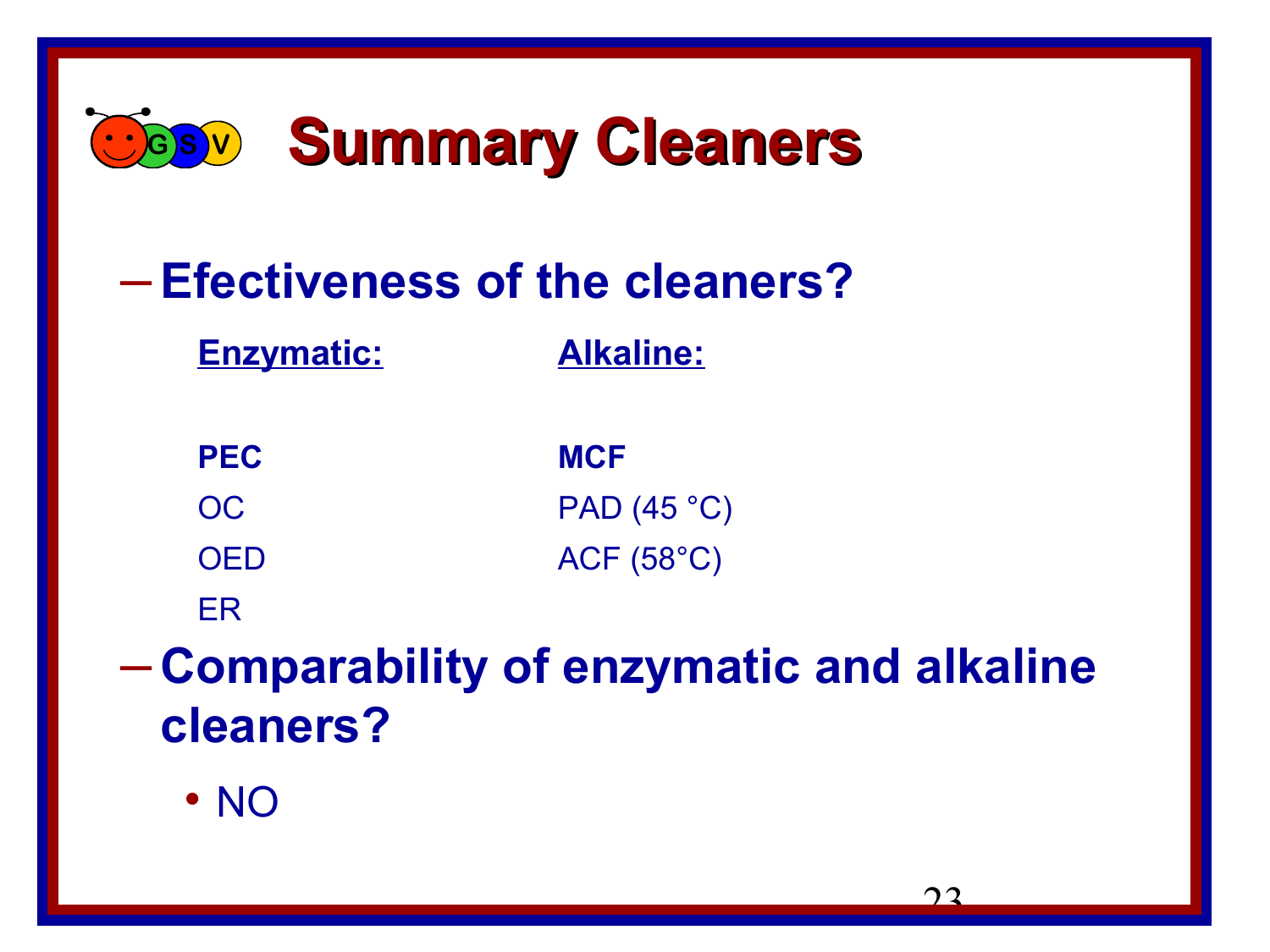

– **Influence of the cleaning temperature and time?**

• **5 min** cleaning time are **too short**, especially for enzymatic cleaners

• At **45°C** the results were **better than at 58°C**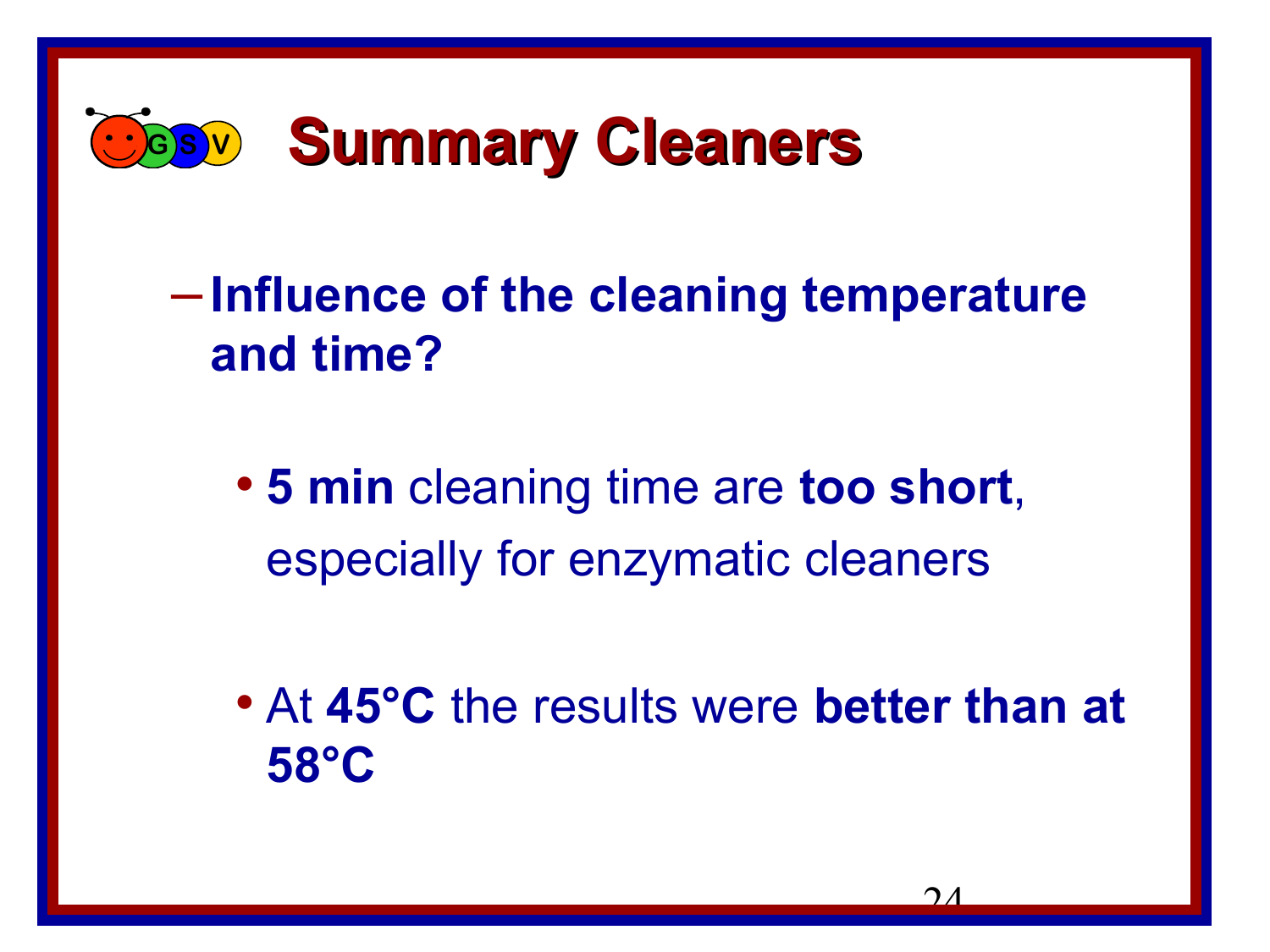

- Cycles in WD-Es are **too short** for effective cleaning
- Austrian Society proposes:

**10 minutes** for **alkaline** and **15 minutes** for **enzymatic** cleaners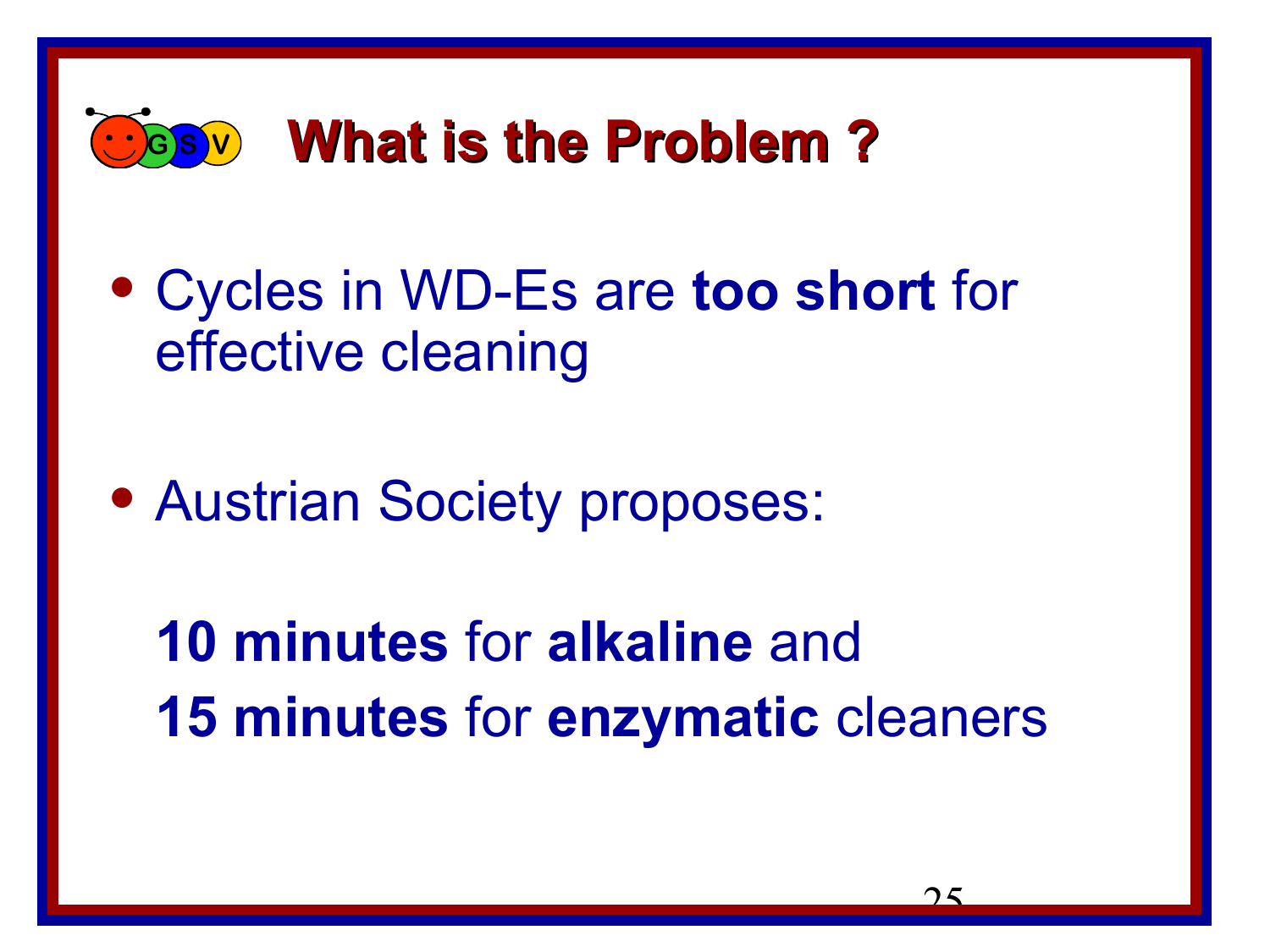

# Thank you



### For your attention !

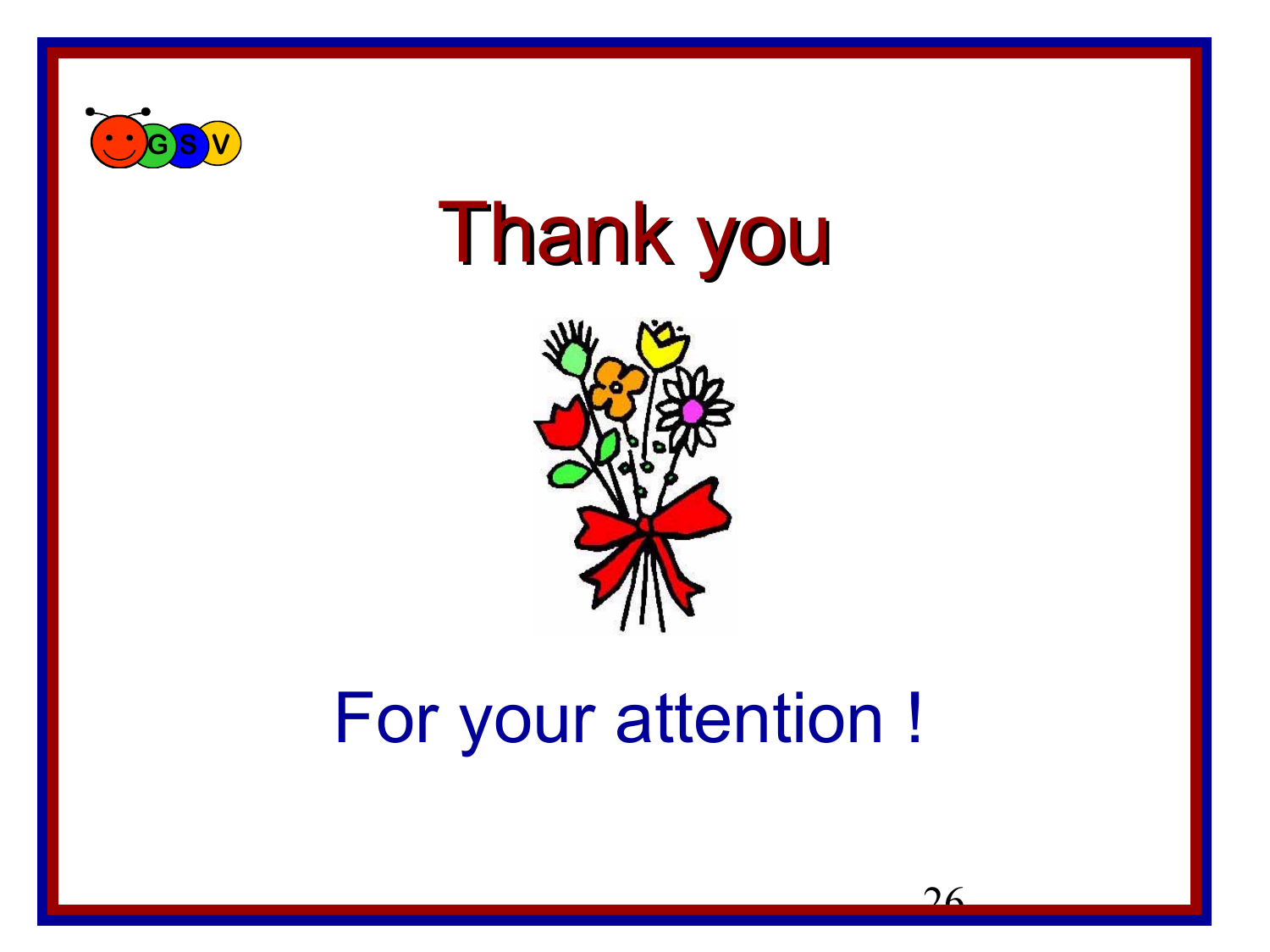

#### Guideline of the Austrian Society for Sterile Supply (ÖGSV):

#### **Checks / tests needed for WDs and Sterilizers after maintenance / repair works carried out by (service) engineers**

#### **T. Miorini**

Austrian Society for Sterile Supply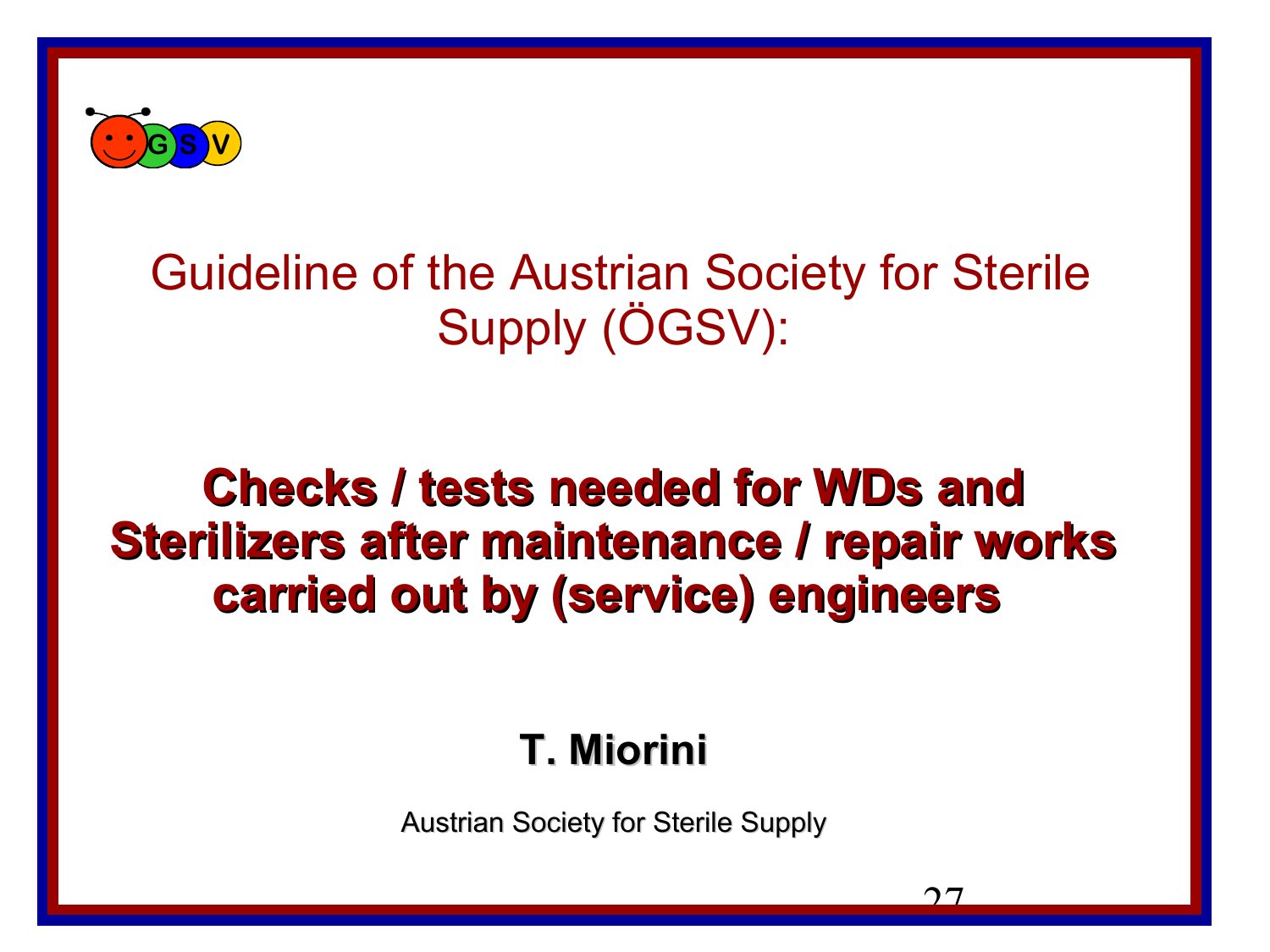

#### **GBV ÖGSV** guideline: Tests after **maintenance/repairs**

- Compiled by the Testing Committee of the Austrian Society for Sterile Supply (ÖGSV)
- Several (serious) defects were detected in the course of routine checks or revalidation of washer-disinfectors and sterilizers.
- WD-E:
	- Mixed up dosing pumps after repair works
	- Water softening unit not working no fault indication
	- No water flowing through the channels no fault indication
- WD:
	- No dosage after maintenance no fault indication
	- Exchange of spray arms without check and information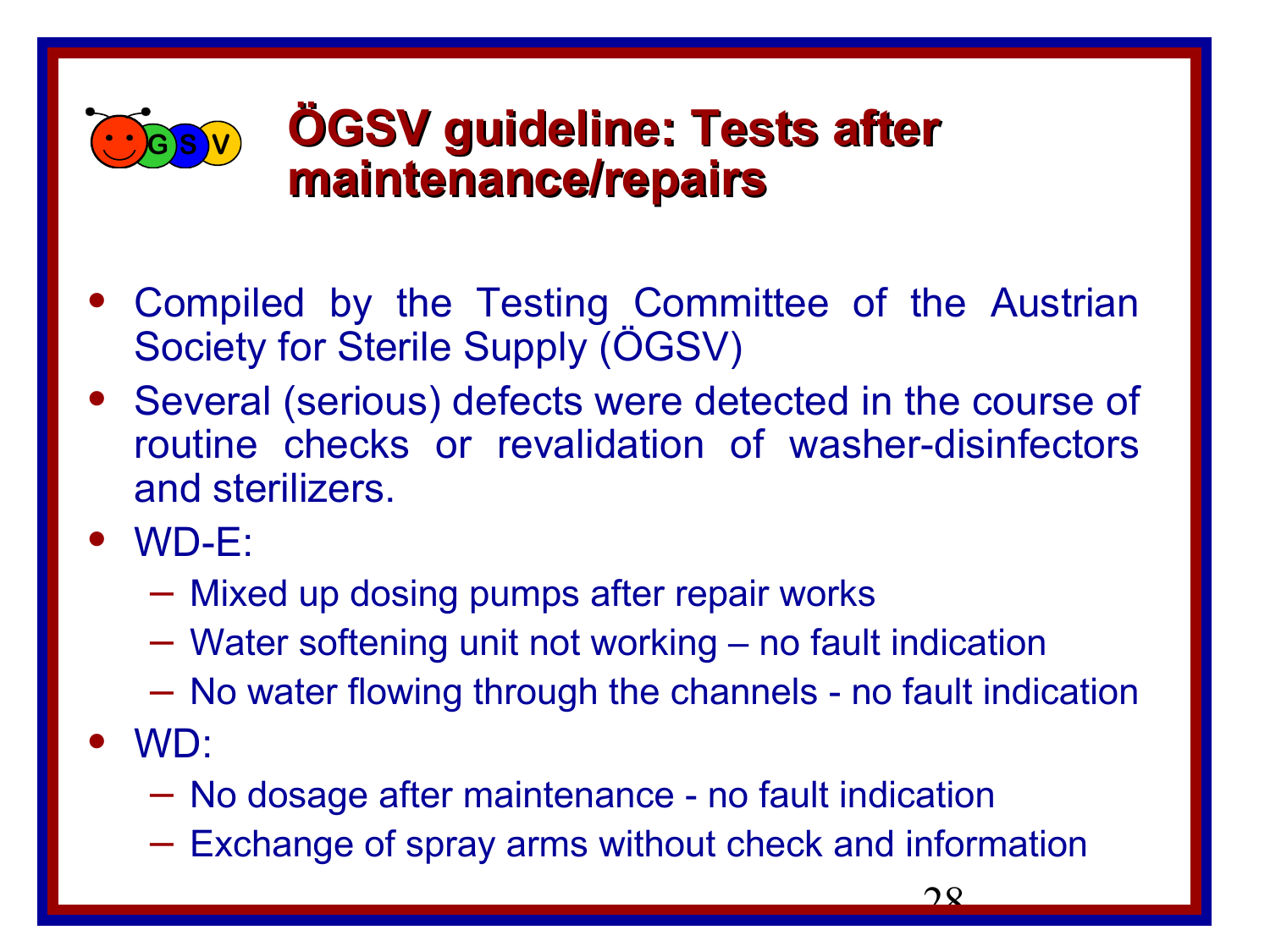

#### **<sup>G</sup> <sup>S</sup> <sup>V</sup> ÖGSV guideline: Tests after maintenance/repairs**

- The tables list the **checks / tests to be carried out**, following repairs and maintenance tasks.
- Indication, if the **infection control expert** has to be informed.
- Decision, whether an **operational requalification** is required
- In this case the responsible test body is to be informed as soon as possible.
- **Documentation** of maintenance tasks or repairs and tests must be forwarded to the management of the CSSD.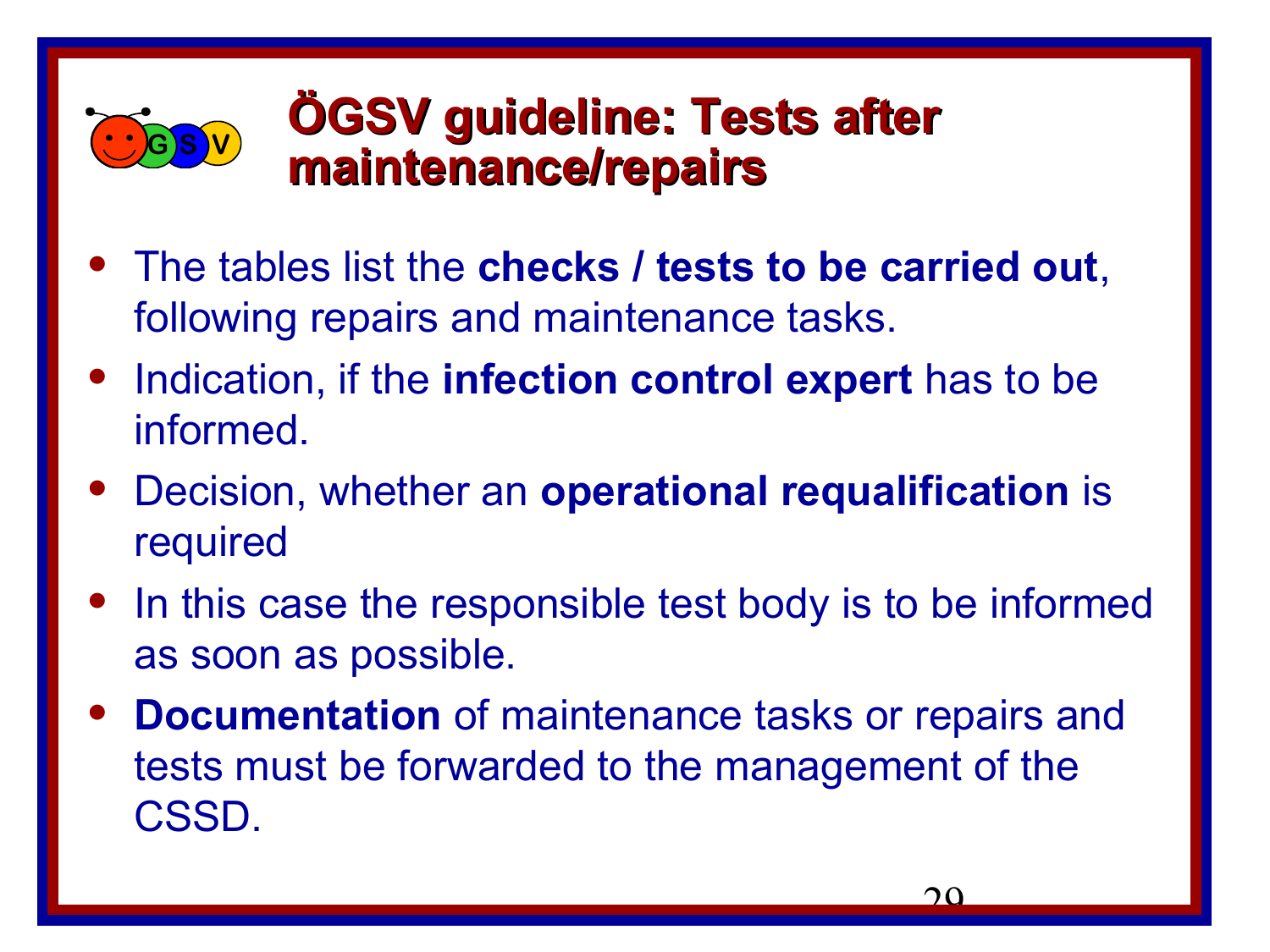

### **GBV** Checklist for WDs and WD-Es

| <b>Maintenance / repairs</b>                                            | <b>Checks / tests by technician</b><br>before release of the equipment                     | <b>Expert to</b><br>be<br><b>informed</b> |
|-------------------------------------------------------------------------|--------------------------------------------------------------------------------------------|-------------------------------------------|
| Routine maintenance                                                     | Thermoelectric measurement for<br>at least one (blank) cycle                               |                                           |
| Changes to program cycles,<br>apart from drying                         | Thermoelectric measurement for<br>at least one (blank) cycle using<br>the modified program | $\mathbf{x}^*$                            |
| Interventions in the dosing<br>system                                   | Volumetric or gravimetric check<br>of dosage                                               |                                           |
| Changes to the detergent or<br>disinfectant and /or their set<br>points | Volumetric or gravimetric check<br>of dosage<br>Check of fault signalling system           | X                                         |
| <b>Replacement of circulation</b><br>pumps                              | <b>Technical functional test, check</b><br>for correct direction of rotation               | X                                         |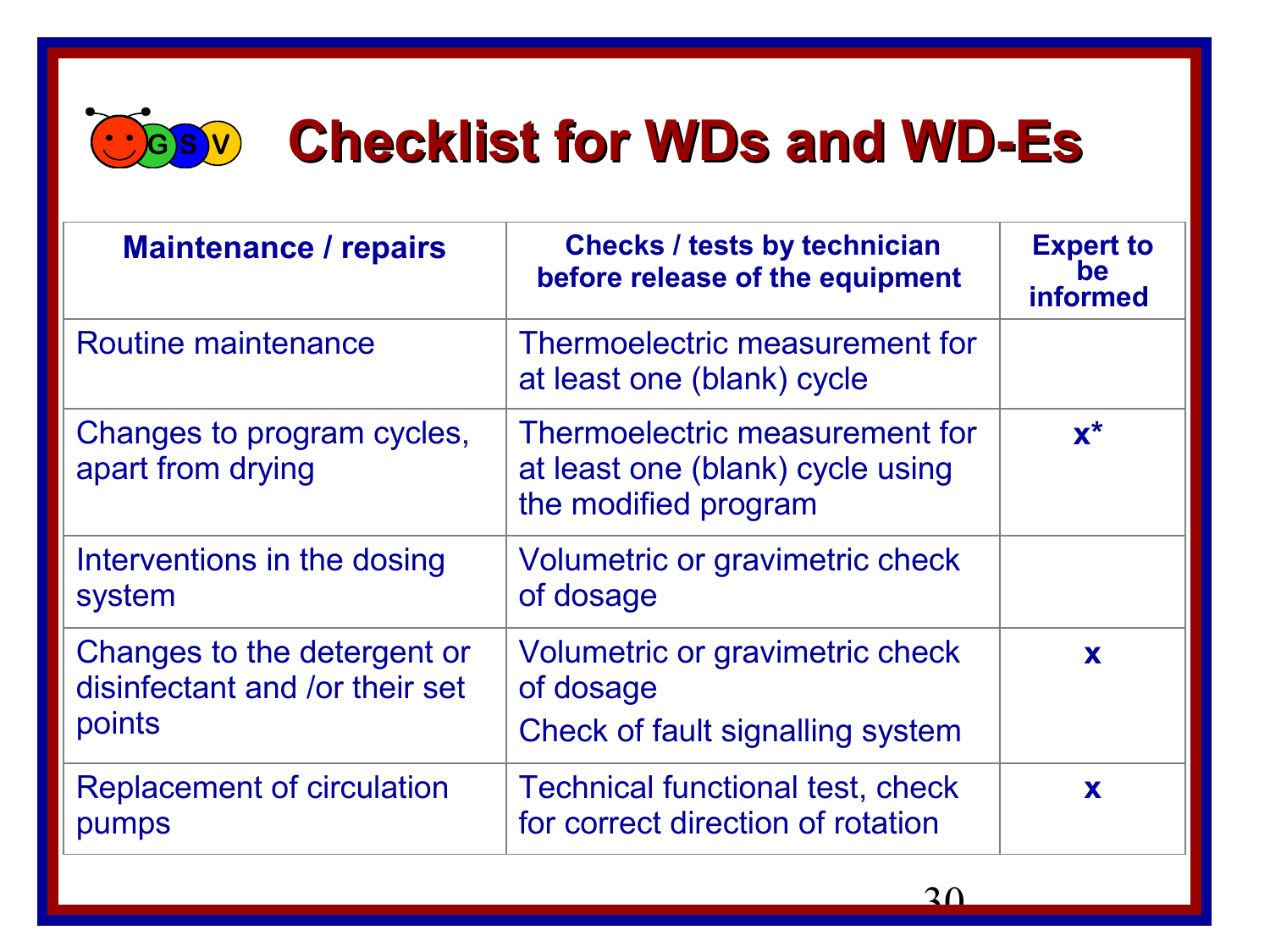### **<sup>G</sup> <sup>S</sup> <sup>V</sup> Checklist for WDs and WD-Es (2)**

| <b>Maintenance / repairs</b>                                     | <b>Checks / tests by technician</b><br>before release of the equipment                             | <b>Expert to</b><br>he<br><b>informed</b> |
|------------------------------------------------------------------|----------------------------------------------------------------------------------------------------|-------------------------------------------|
| Modification / adjustment /<br>replacement of<br>instrumentation | Thermoelectric measurement for<br>at least one (blank) cycle,<br>calibration protocol              |                                           |
| Modification / adjustment /<br>replacement of load carriers      | If applicable pressure<br>measurement for at least one<br>(blank) cycle                            | X                                         |
| Replacement / repair of<br>water-softening unit                  | <b>Check of water hardness</b>                                                                     |                                           |
| Software update                                                  | Thermoelectric measurement for<br>at least one (blank) cycle,<br>Program printout for all programs |                                           |
| <b>Only endoscope WDs for all</b><br>tasks outlined above        | <b>Additionally, cycle with batch</b><br>control system                                            |                                           |
|                                                                  | $\mathbf{\Omega}$ 1                                                                                |                                           |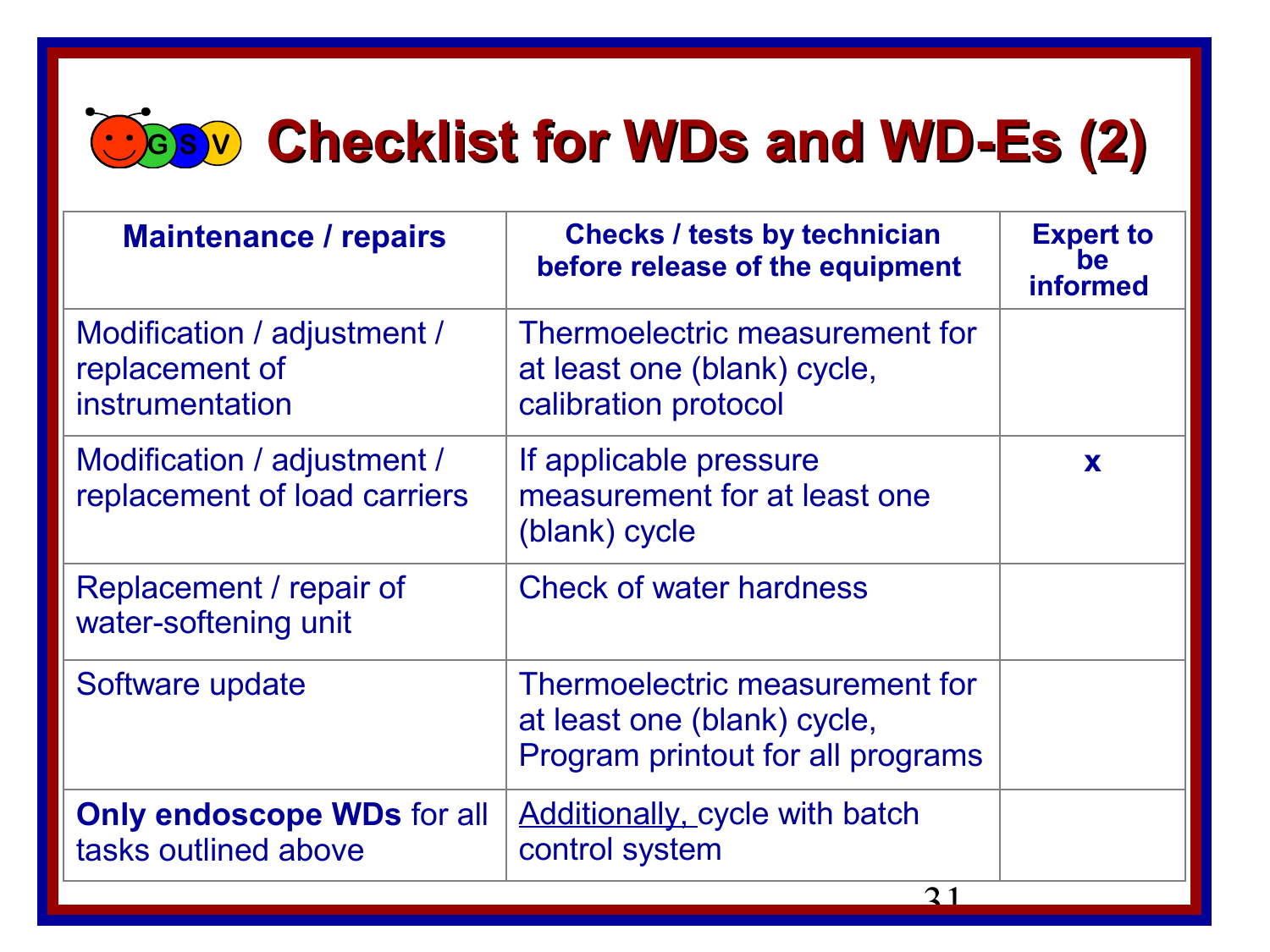

### **GBV** Checklist for Steam Sterilizers

| <b>Maintenance / repairs</b>                                                                                                  | <b>Checks / tests by technician</b><br>before release of the equipment                                     | <b>Expert to</b><br>ne<br><b>informed</b> |
|-------------------------------------------------------------------------------------------------------------------------------|------------------------------------------------------------------------------------------------------------|-------------------------------------------|
| Routine maintenance                                                                                                           | Vacuum test, B&D test                                                                                      |                                           |
| Changes to program cycles<br>(conditioning, sterilization phase)                                                              | Thermoelectric / pressure<br>measurement for at least one<br>(blank) cycle                                 | X                                         |
| Replacement of vacuum pump                                                                                                    | Vacuum test, B&D test                                                                                      | X                                         |
| Modification / adjustment /<br>replacement of instrument parts<br>(temperature and, if applicable,<br>pressure sensors, etc.) | Thermoelectric / pressure<br>measurement for at least one<br>(blank) cycle,<br><b>Calibration protocol</b> |                                           |
| Changes to feed water supply                                                                                                  | <b>Check of conductivity</b>                                                                               |                                           |
| Modification / repair of steam<br>supply system                                                                               | <b>B&amp;D</b> test                                                                                        | X                                         |
| Replacement of door seals                                                                                                     | Vacuum test, B&D test<br>$2^{\circ}$                                                                       |                                           |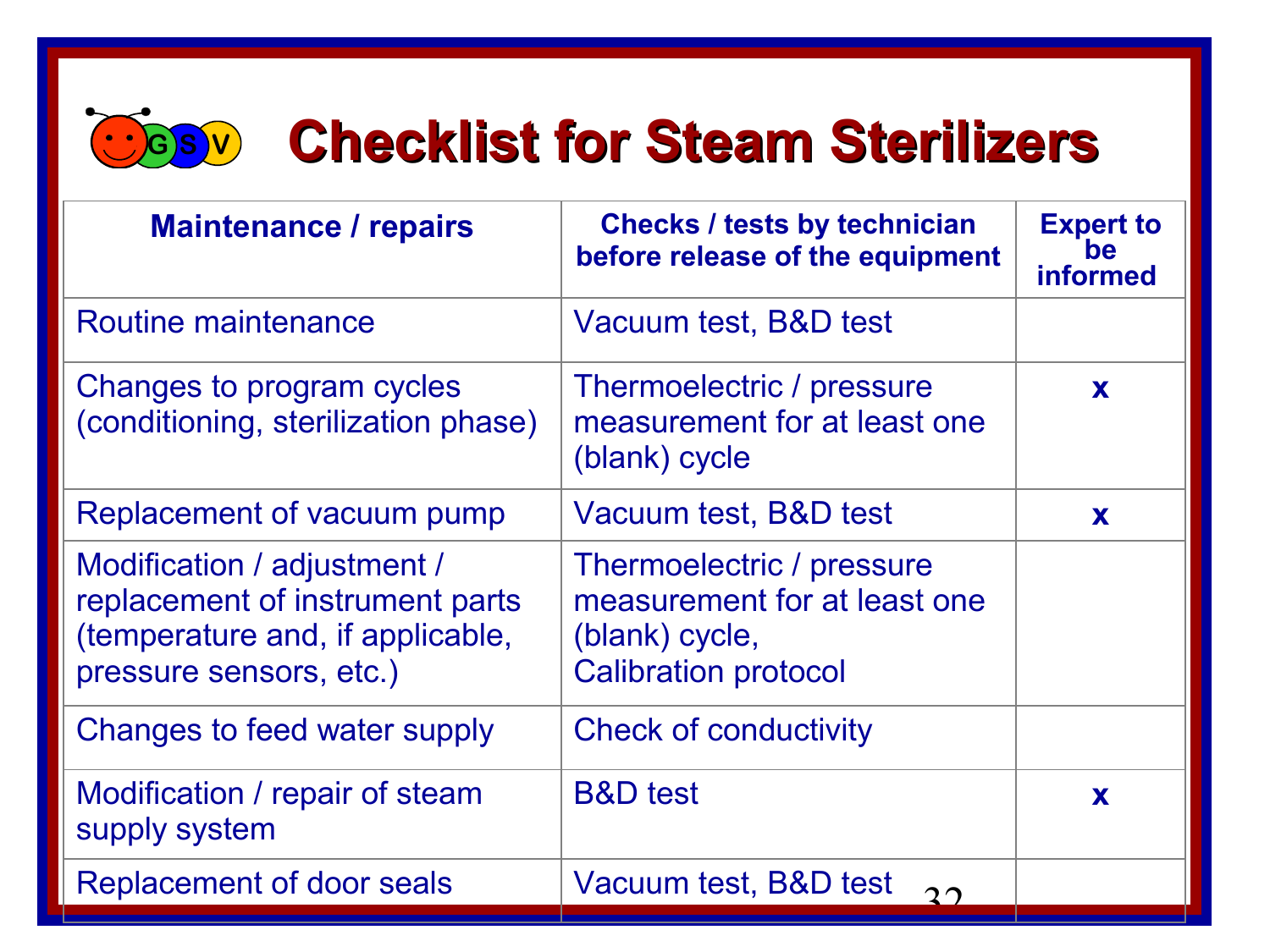

- Checks/tests after maintenance/repairs save time, money and loss of reputation!
- Advantage for hospitals and companies
	- Hospitals have the guarantee that their machines are OK
	- Companies can provide evidence that they have committed the machine in good order

The guideline will soon be published by the wfhss